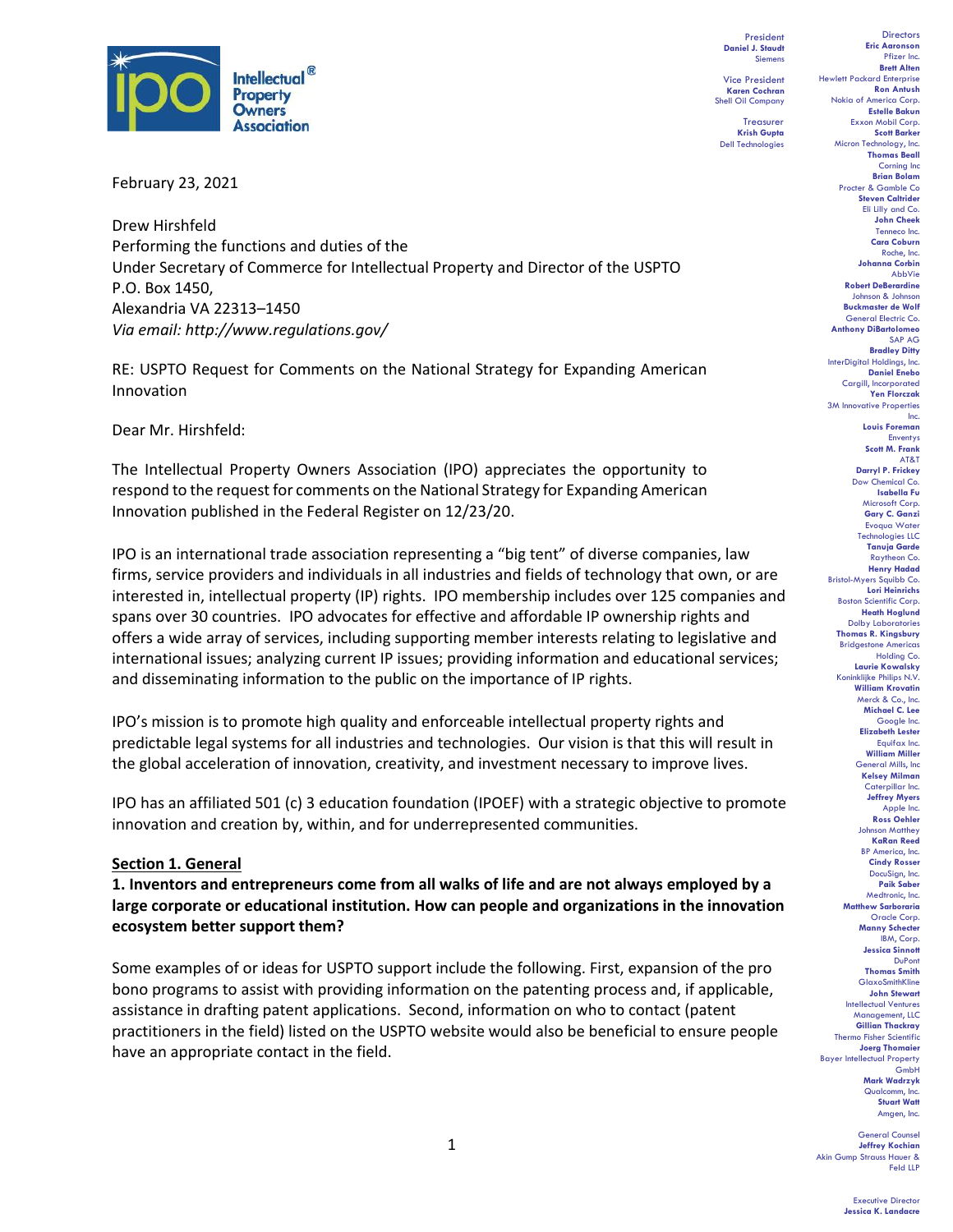See also comment to question 6 that pertains to what organizations can do to enhance the opportunities to those underrepresented potential inventors.

### **2. Women and some minorities have not participated proportionally in the patenting of inventions. What barriers to innovation inclusion are specific to underrepresented groups? What supporting role should government organizations play in helping underrepresented groups overcome these barriers?**

Some of the barriers to innovation inclusion specific to underrepresented groups include (1) lack of knowledge of the invention process, (2) confidence gap including perfectionist tendencies, and (3) self-awareness as an inventor. Additionally, underrepresented groups also have to be in the positions within organizations that generally create intellectual property, i.e., limitations to access. These barriers are discussed in greater detail in the IPO Gender Diversity in Innovation [Toolkit](https://ipo.org/index.php/diversity-in-innovation-toolkit/)<sup>1</sup>, a toolkit that IPO initially released in 2019 for public use. The toolkit is a resource for organizations to use for awareness of the issue and to move toward gender parity in innovation.

The lack of knowledge of the invention process could certainly be supported by government organizations simply through updating the material for the Inventors Assistance Program to ensure ease of understanding and accessibility.

The confidence gap is a theory that particularly female inventors are deterred from submitting their inventions for consideration because they only submit once they feel confident that their submission is perfect, or practically perfect. This confidence gap can result in females not submitting their ideas for consideration for patenting in comparison to males. As provided in the next question, mentoring and coaching can help solve the confidence gap problem.

Government organizations can and should continue to promote self-awareness as an inventor and spotlight underrepresented inventors so those in similar positions can see themselves as an inventor in the future. The USPTO has done a great job of this in the last few years, with diverse inventor fireside chats available on webcast as well as Twitter and LinkedIn posts on this topic. The promotion of underrepresented inventors could be simply an email communication, or a social media post highlighting minority and female inventors, or through a more formal recognition process including an underrepresented inventor award. More information about and ideas to improve innovation culture can be found in IPO's Gender Diversity in Innovation Toolkit [\(link\)](https://ipo.org/index.php/diversity-in-innovation-toolkit/).

Notably, an African American woman has never been inducted into the National Inventor Hall of Fame despite nomination of many excellent candidates. Notable exclusions of this type perpetuate the barriers. Government organizations can play an important role in remedying these exclusions.

**3. Mentoring and networking have been shown to be effective tools in supporting and encouraging underrepresented inventors and entrepreneurs. How can organizations and** 

<sup>&</sup>lt;sup>1</sup> The IPO Gender Diversity in Innovation Toolkit, created by IPO's Women in IP Committee, can be found at [https://ipo.org/index.php/diversity-in-innovation-toolkit/.](https://ipo.org/index.php/diversity-in-innovation-toolkit/) The toolkit is also undergoing a revision that is due to be released in 2021. Any additional comments to the material or collaboration with the USPTO is welcome.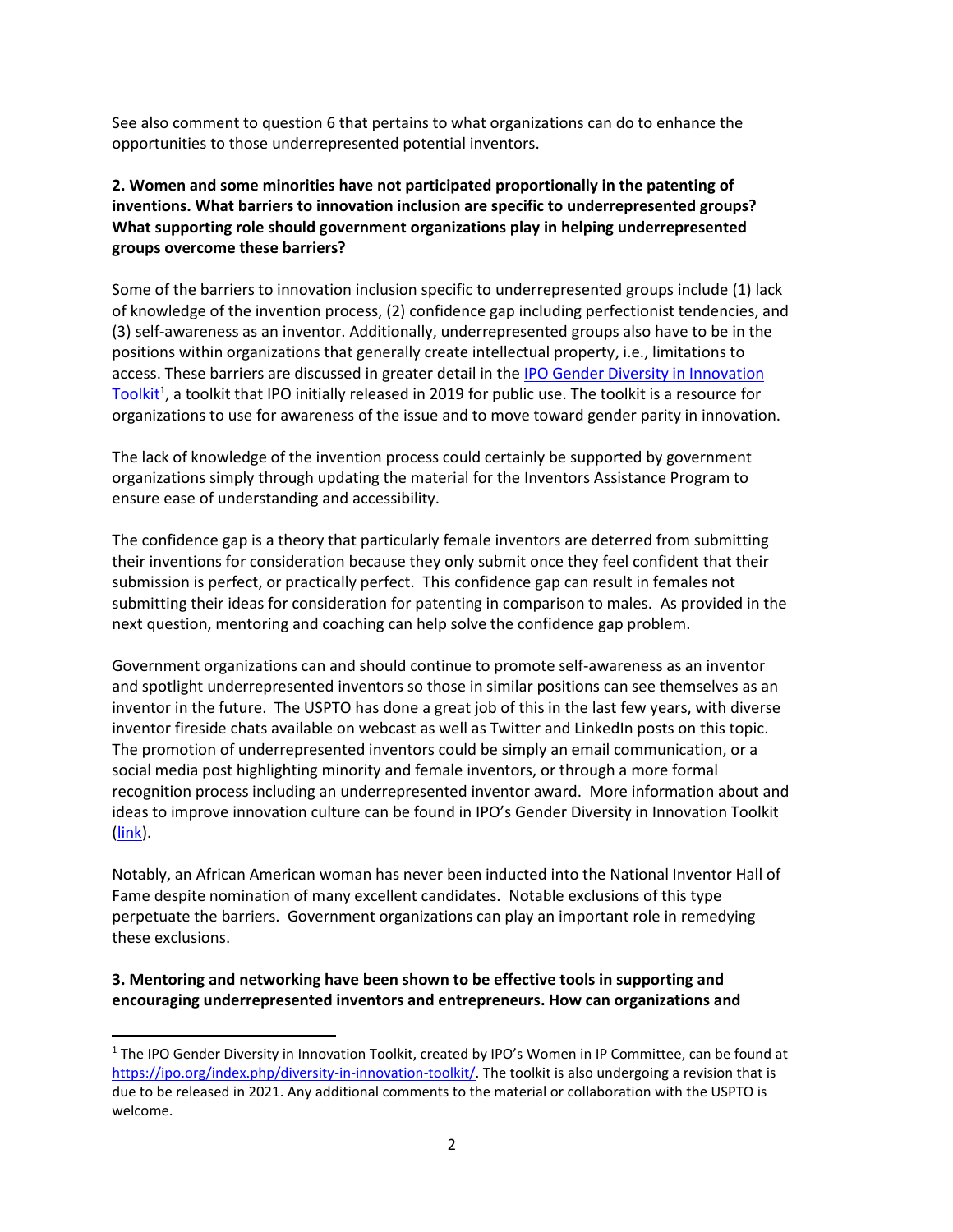#### **intellectual property practitioners in the innovation ecosystem better connect underrepresented innovators to each other and to mentors, both internally and across organizations?**

Internally, organizations can help in encouraging underrepresented inventors by providing awareness throughout the organization for the intellectual property process specifically providing information on who to contact and how to reach out. Intellectual property professionals can understand the experience level of the inventor and educate or provide additional support if necessary. Some examples include IP office hours, ask an attorney email, or can provide a classroom style training given by IP staff to employees.

Increasing awareness of the disparity throughout the organization (and industry) allows people to be aware and consider potentially leaving someone off that qualifies as an inventor on a particular patent application. Increasing awareness of the disparity issue at various levels of the organization is beneficial. Some examples could include affinity groups within your organization including Women's Leadership Programs or Groups, African Americans Network, Hispanic Networks, Pride Networks, Asian Americans Networks, etc. Awareness to leaders and managers is necessary to ensure success and to ensure appropriate engagement.

Mentorship and coaching for the IP process can be highly beneficial not only to the individuals involved by also to the organization itself. In particular, mentorship with a female that has been through the process could be highly beneficial. Additionally, certain affinity groups for diverse inventors could provide a relaxed atmosphere of a network of colleagues to guide underrepresented inventors through the process. Management training can also prove beneficial to help guide employees through this confidence gap and to ensure that there is no bias in the group on determining job responsibilities or potential inventors. Additionally, and certainly not least, diversity and inclusion training to all employees, including hands-on training, can certainly prove beneficial to improve diversity attitudes and behavioral intentions and create an inclusive, respectful, and productive team.

Additionally, a program that is led by or highlights underrepresented innovators is a great way to allow those in the same or a similar situation to imagine they can excel in the intellectual property field. For example, if a female inventor was to speak at a company presentation regarding her IP, it would allow other females to imagine themselves in the same position.

As a basic matter for supporting and encouraging underrepresented inventors in an organization, there is little substitute for organizations focusing on attracting, developing and retaining diverse talent. For intellectual property practitioners to supporting and encourage underrepresented inventors in their organizations, this talent must exist in their organization. Intellectual property practitioners may be positioned to help raise awareness through patent-related data they may uniquely have access or navigate. Governments can help raise awareness and access of this data to intellectual property practitioners.

Lastly, mentoring those in an underrepresented group is a great way to introduce people to the IP field. A program set up by St. John's University School of Law and partners with the Ron Brown Prep Program is a great example of this mentorship experience. This program connects students to a legal professional for mentorship while navigating the requirements for law school and the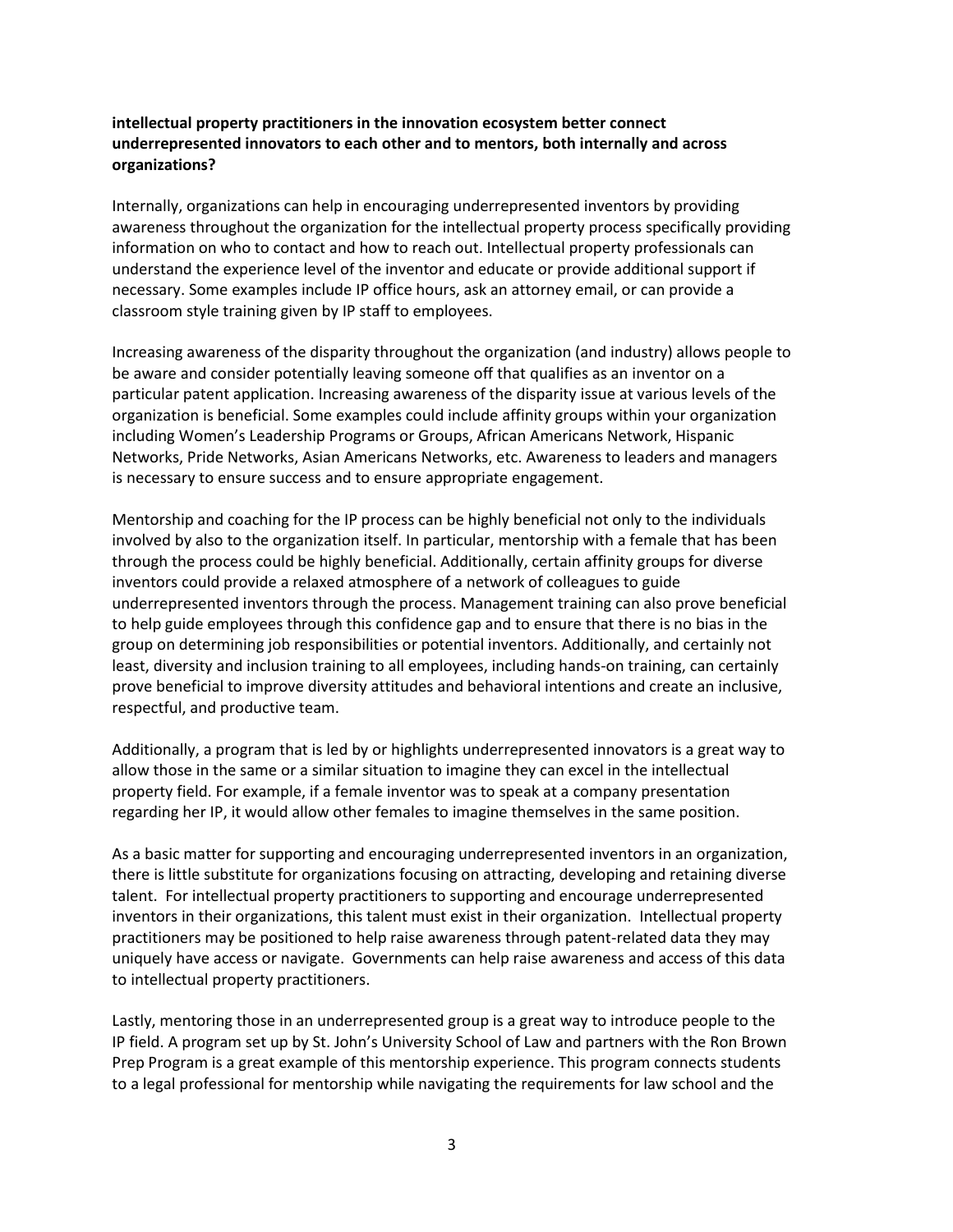law school admission process and one of the requirements is that students are from an underrepresented group.

**4. Developing organizational metrics to document the effectiveness of diversity and inclusion initiatives is necessary to track outcomes of action plans and initiatives. What are best practices that organizations can internally employ to measure their own progress, particularly in the area of intellectual property protection?** 

As previously stated in Question 3, organizations can focus on attracting, developing, and retaining diverse talent as a foundation to their organization. For intellectual property practitioners to support and encourage underrepresented inventors in their organizations, this talent must exist in their organization.

Organizations can use data and metrics to track the effectiveness of their best practices. For example, tracking the number of presentations to certain affinity groups each year or tracking the gender of the lead inventor working on each application.

As for data metrics, organizations can analyze their inventorship rates and information on their patent filings and granted patents to internally measure progress, while considering privacy laws. In addition to tracking metrics, setting goals for what the organization wants these metrics to be in 1, 3, 5, and 10 years is essential to creating real change. External publication of these goals and metrics is the crème-de-la-crème of this behavior and will ensure that an organization is held accountable to achieving these goals or at least having programs and efforts in place to attempt to achieve these goals.

Organizations can track data internally or use the gender-name dataset from the PTO, the Census Bureau, or WIPO. However, there are caveats with this data. The gender-name dataset is a great resource but does make assumptions in regard to gender names and is not 100% accurate. Internally, an organization would have to look at what is the ratio of females and males in positions that are likely to file intellectual property. A way to look at this would be to analyze a subset of the organization by analyzing departments that have high inventorship and compare the male to female employee ratio and also male to female inventorship rates.

**5. Measuring national progress in realizing greater inclusion and diversity in invention, entrepreneurship, and intellectual property may take years, and it will be critical to identify complementary short- and long-term metrics that are precursors to and indicators of expanding innovation. What are some specific, meaningful, and relevant measures that can be used to: a. Support year-over-year performance of action plans and initiatives in the shortterm? b. Demonstrate the long-term creation of diversity and inclusion in the innovation ecosystem while complementing short-term performance metrics?** 

Awareness, engagement, and celebration of successes are necessary to support year-over-year performance of actions plans and initiatives in the short-term. This could include a release of metrics (like the WIPO data) in a timely fashion to show the progress and if necessary, to adjust the program or metrics themselves. Ideally, the USPTO could allow for self-reporting of metrics on all diverse aspects including gender and race and could then provide a clean data set (for privacy considerations) for analysis. While in the short term, these metrics could provide some benefit, in the long-run, once an established data set has been gathered, it could prove highly beneficial for data and trend analysis.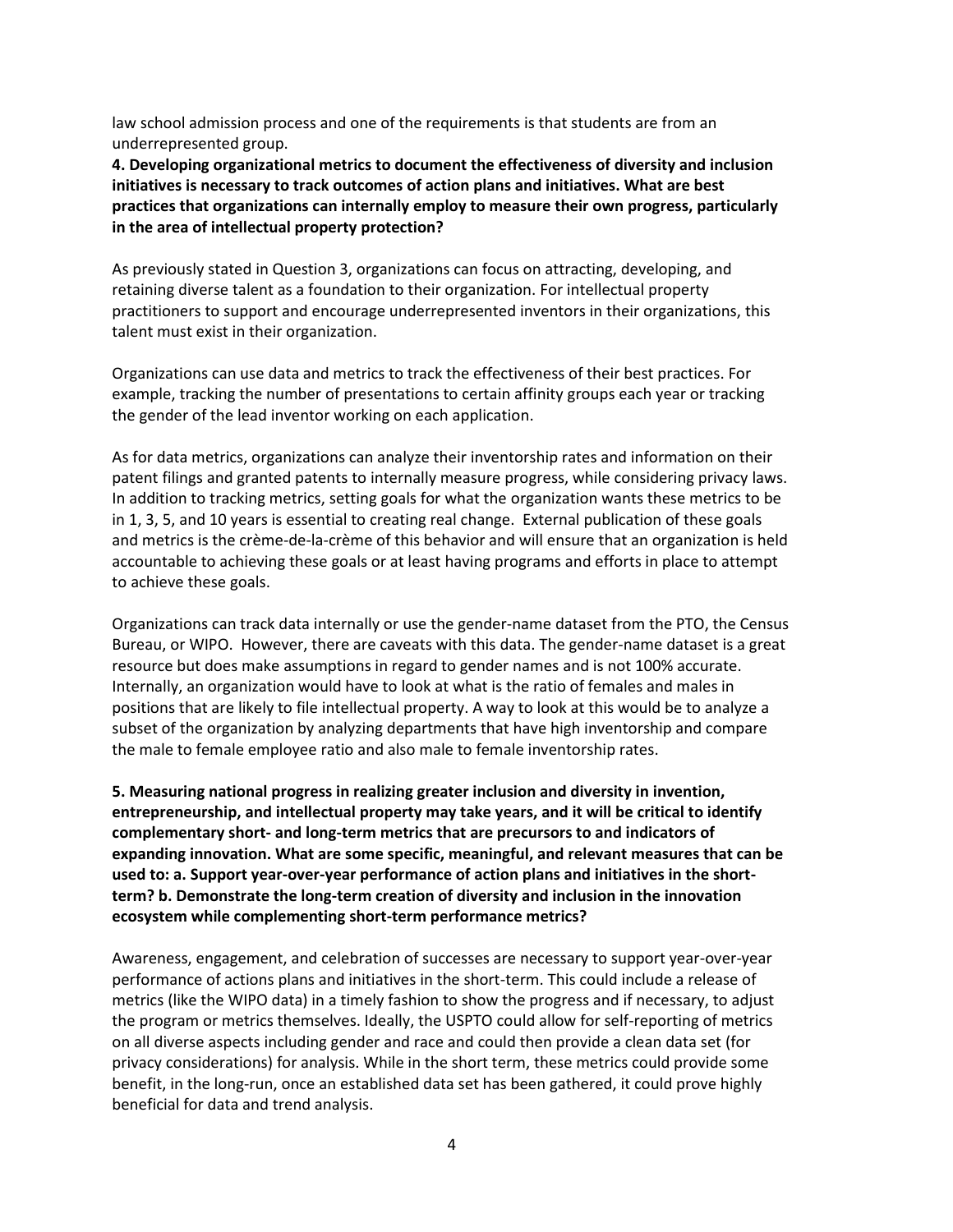Some specific, meaningful, and relevant measures in terms of metrics could include:

- − Comparison of the nationality, age, gender of inventors as well as veteran, disability, and LGBQT status overall as well as by technical field, region, etc.
- − How many applications include at least one inventor from an underrepresented community? In other words, reports for each underrepresented community identified, including females.
- − How many granted or commercial patents include at least one inventor from each underrepresented community? In other words, reports for each underrepresented community identified, including females.
- − How many new female inventors were there in a given year compared to the number of new male inventors in a given year?
- − Percentage of inventors from each underrepresented community listed on a patent application compared to those in non-underrepresented communities listed on a patent application, and then the same metrics per patent unit area/technology field/geography etc.
- − How many inventors from each underrepresented community are repeat inventors compared to those in non-underrepresented communities?
- − Inventor rates as described above within certain art units and comparison of change over time.
- − Percentage of unique male versus unique female inventors listed on an application in a given year – this would allow for analysis of a caveat that potentially a small group of males are responsible for a large number of filings.
- − Percentage of unique inventors from each underrepresented community listed on an application in a year versus unique inventors from non-underrepresented communities
- − The number of different employer or organization applicant associated with a male versus female or underrepresented community inventor.

### **b. Demonstrate the long-term creation of diversity and inclusion in the innovation ecosystem while complementing short-term performance metrics?**

If the USPTO was to allow self-reporting of information including age, it would seem that comparisons can be made in the long run to analyze different diverse factors in age groups to evaluate the changing landscape. However, given the studies showing gender bias in the PTO, segregating this information may be prudent.

**6. Invention, entrepreneurship, and intellectual property protection have been shown to be concentrated in certain areas of the country and among individuals from higher socioeconomic groups. What new or existing channels could be created or utilized to more effectively deliver information and resources to prospective innovators from all demographic, geographic, and economic backgrounds?**

It is without a doubt that individuals among higher socioeconomic groups or those concentrated in certain areas of the country have more opportunity and awareness to innovation, entrepreneurship, and intellectual property protection.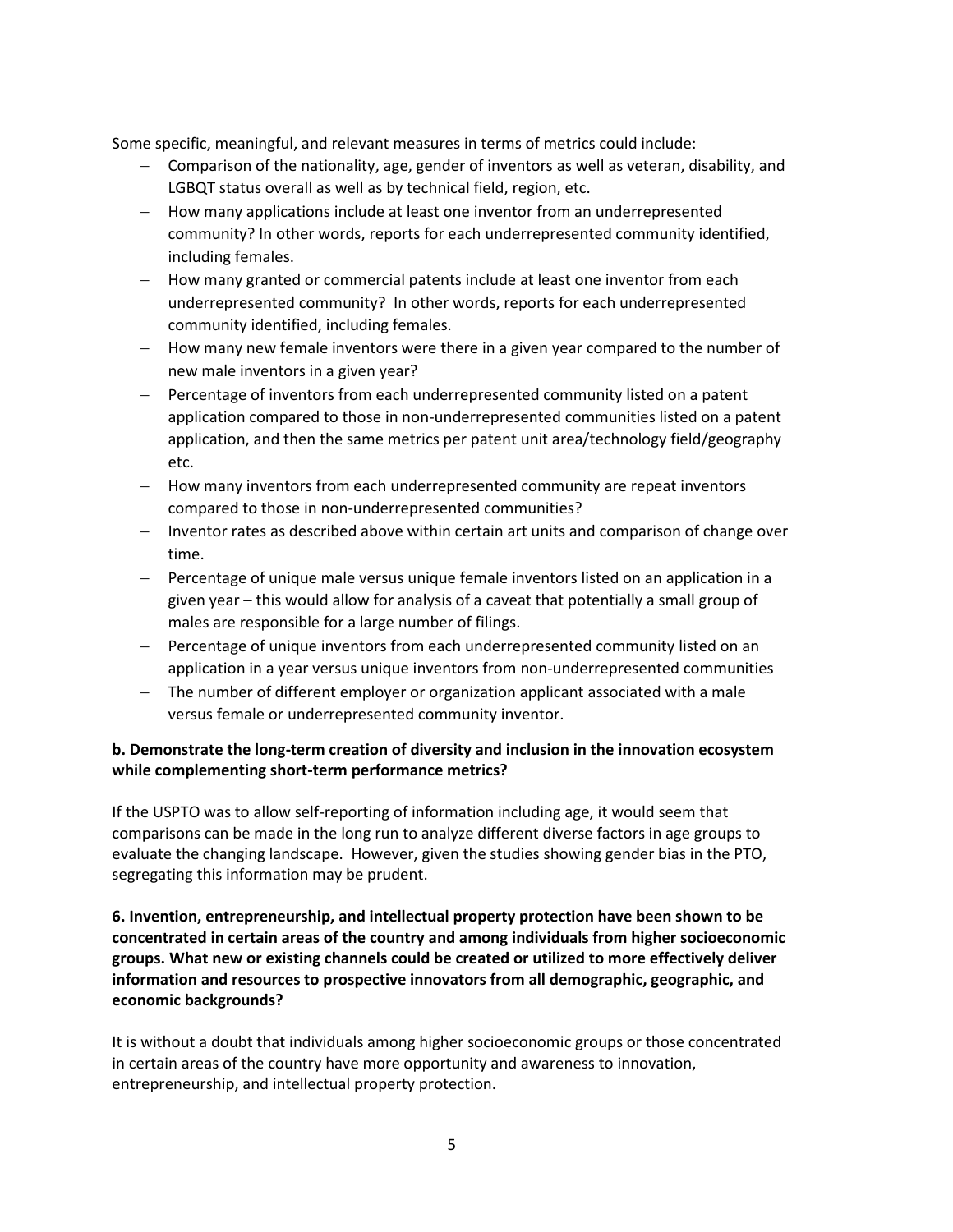A potential way to reach lower socioeconomic groups is a program targeting middle or high schools as a way to introduce innovation to prospective innovators from all demographic, geographic, and economic backgrounds. In particular, some corporations partner with local high schools to host an intellectual property day for a series of presentations and hands-on projects. The students attend the company worksite for half a day or a day and learn about an introduction to the technology field and is focused around intellectual property. The USPTO could support this initiative by providing a video or presentation to be used in support of hosting middle or high school students. IPO Education Foundation (www.ipoef.org) is developing programs of this type and would be pleased to partner with NCEAI on complementary initiatives.

A sort of 'virtual career day' could be hosted by the USPTO where high school students can attend and listen in to a variety of topics introducing intellectual property and innovation, and also hear about potential career opportunities within the intellectual property field. The USPTO field offices around the United States could partner with schools close by to bring awareness to this career day.

It's understood that our educational system must continue to undergo transformation to support our national ambitions for advancing innovation. Current public middle school and high school curricula lack meaningful reference and education in intellectual property. While ad hoc projects and programs can be helpful, a more substantial incorporation of the importance of intellectual property in mainstream public school STEM and art programs will enhance and elevate improved understanding of IP and its importance.

Ideally, to solve this inequity problem within the innovation field, we would target those even younger than middle school students. A simple handout for teachers with young children to go through as an in-class exercise could be a wonderful teaching opportunity as an introduction.

#### **Section II:**

**Creating Innovators - Preparing People to Obtain the Skills and Interests to Become Innovators, Problem Solvers, and Entrepreneurs**

**7. Research has shown that "invention education"—the infusion of transdisciplinary education in problem identification and problem solving—is critical to developing innovation skills in learners. How can educational institutions at all levels (pre-kindergarten through postgraduate) successfully infuse concepts of invention, entrepreneurship, and intellectual property education into curricula?**

Building the skills essential to deliver innovation requires applying appropriate resources at all levels of education– from early childhood education, through elementary, middle and high schools to vocational training and universities. This is the foundation of efforts like InventEd, an initiative launched by The Lemelson Foundation with various partners, including the U.S. Patent & Trademark Office, to help formalize and promote "invention education."<sup>2</sup> InventEd provides a framework to assist educators teach the unique ways inventors find and solve problems. It includes tools for enhancing curricula, and incorporating STEM, computer science, entrepreneurship, maker education and project-based learning. A fundamental tenet of the

<sup>2</sup> [https://inventioneducation.org.](https://inventioneducation.org/)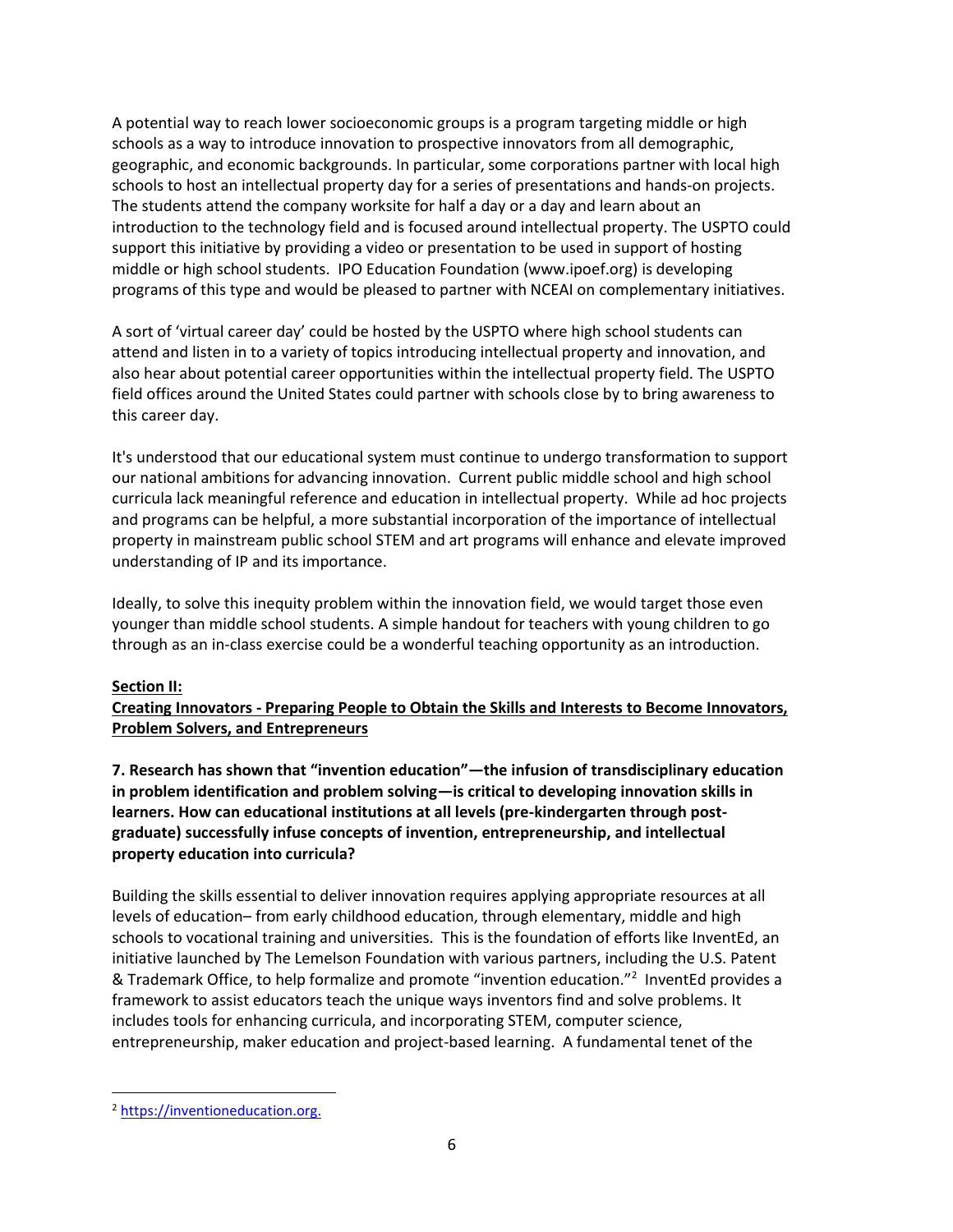approach is tasking students with solving real-world problems that have a positive impact on others in their local community or elsewhere in the world.

Outside the U.S., such initiatives are commonly part of a national strategy to inspire and engage students at all levels in science and technology education. As an example, in 2003, the Korean Industrial Property Institute (KIPO) published a report entitled Korea's Invention Promotion Activities, $3$  which addressed strategies for cultivating young inventors, including:

- (i) *Invention clubs* were established in select schools across the country to provide opportunities for students (and the public) to turn their ideas into inventions. The clubs are supported with full-time IP teachers.
- (ii) *Invention classes*, first introduced in the 1980s, are offered in elementary, middle and high schools, with activities ranging from performing practical skills for making inventions to visiting sites where inventions are developed.
- (iii) *Annual students' invention exhibitions* are special events aimed at promoting inventions by students from elementary schools, middle schools, high schools and universities. Prize-winning inventions are publicly recognized and displayed.

Similarly, the Government of India, in its 2020 release of the draft 5th National Science, Technology, and Innovation Policy (STIP),<sup>4</sup> recommends a National School and Higher Education Mentorship Program to focus on innovation education and nurture early talent to pursue career paths in science and technology. For example, students of all educational levels will be given opportunities for exposure to the nation's leading scientific laboratories.

Approaches to invention education range from formal to informal programs and techniques, but all aim to provide engaging and inclusive learning environments that promote discovery and innovation at all age and grade levels.

# **8. To supplement formal education, how can community institutions, particularly in rural and economically disadvantaged areas, build awareness of, and skills and interests in, invention, entrepreneurship, and intellectual property among students of all ages?**

The reach of innovation-focused K-12 programs centered around large research institutions in major cities can be broadened to rural and economically disadvantaged areas by providing focal programs that replicate the program's experience, which avoids the cost and time associated with travel to the program's home institution. For example, the K12 InVenture Prize program,<sup>5</sup> which includes teacher professional development, a semi-structured curriculum, and an online platform for feedback, and culminates in a student invention competition at the Georgia Institute of Technology (Atlanta, Georgia), expanded its program to reach more rural counties by providing multiple regionally-centered, in-person events, which catalyzed event participation in the underserved areas more than previously attempted recruitment efforts, including financial

<sup>3</sup> [www.kipo.go.kr/upload/en/download/KoreaInventionPromotionActivities.pdf.](http://www.kipo.go.kr/upload/en/download/KoreaInventionPromotionActivities.pdf)

<sup>4</sup> [https://dst.gov.in/draft-5th-national-science-technology-and-innovation-policy-public-consultation.](https://dst.gov.in/draft-5th-national-science-technology-and-innovation-policy-public-consultation)

<sup>5</sup> [https://inventurechallenge.gatech.edu/.](https://inventurechallenge.gatech.edu/)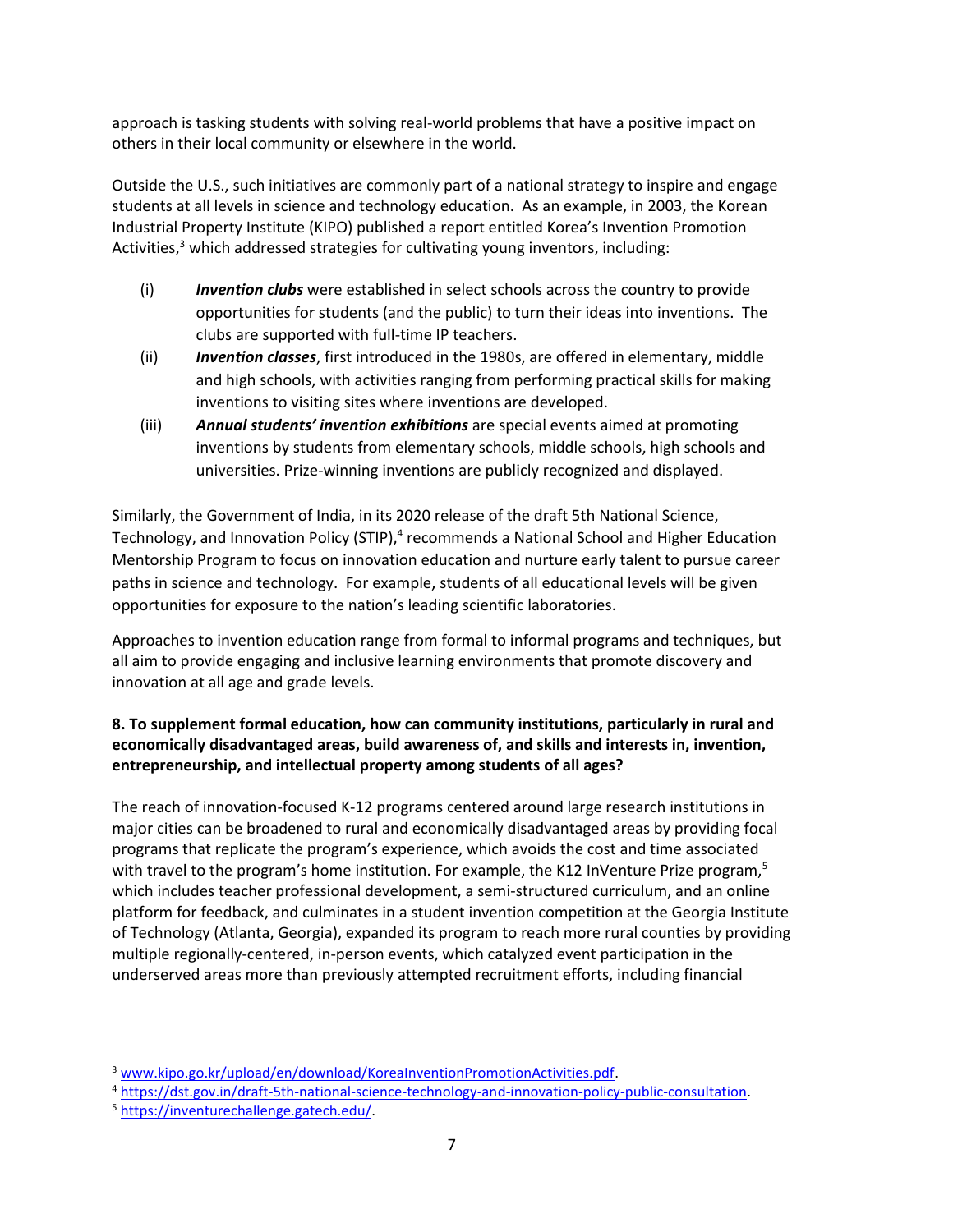support and meetings with school teachers.<sup>6</sup> The focal programs can provide on-ground staff support within the regions, as well as engage the local community and businesses to provide support. Remote hub programs therefore can provide regional access to larger programs, while avoiding the time and cost of new programs for particular areas, as aspects of the larger programs can be directly extended to rural areas.

At the undergraduate level, rural institutions can provide intellectual property / technology / patent track options, much like pre-medical track option. For example, George Washington University (Washington, D.C.) includes a Technology and Law Track option for students considering a career in patent law or intellectual property law, which covers topics related to engineering and law.<sup>7</sup> Such a program would increase awareness of intellectual property and legal career options for students with technical backgrounds. Even if students do not ultimately pursue careers in intellectual property or patent law, they are exposed to the idea of innovation and the value of intellectual property before graduating with their technical degree and have an awareness of intellectual property that may help them in the future. Providing students with an intellectual property / technology / patent track option at undergraduate institutions in rural and economically disadvantaged areas will increase exposure to intellectual property, and thereby increase the likelihood that they will gain an interest in innovation and perhaps entrepreneurship.

Incorporating education on IP should go hand-in-hand with national student creativity and innovation awards across all economic groups. Long-standing awards programs like Scholastic's Annual Art & Writing Awards $8$ —in existence since the 1920s with notable winners including Stephen King and Andy Warhol—provide only limited reference to intellectual property and the crucial role it plays in protecting and elevating the very submissions these programs are collecting. Awards programs like these reach many students and educators across the nation, extending beyond privileged environments to the rural and economically advantaged thanks to the efforts of these program managers and leaders. Nevertheless, IP awareness opportunities can quickly be lost at crucial moments like the applications process if the importance, encouragement and support of IP is not featured as part of the value and protection in the considerations for young inventors, writers and artists.

**9. More can be done to help teachers, even those with a formal science, technology, engineering, or mathematics (STEM) background, incorporate concepts of innovation into their teaching methods. What new or existing professional development opportunities, resources, and programs could train teachers to incorporate invention education concepts into their instruction? How could these efforts be leveraged and scaled so that similar resources and opportunities are accessible to all teachers?**

 $6$  Newton et al., Delivering K-12 Invention & Entrepreneurship to Rural Areas: Programming, Teacher Experiences, and Student Outcomes in a Partner Hub, American Society for Engineering Education, 2020, Paper ID #28963, [file:///C:/Users/TDorr/Downloads/delivering-k-12-invention-and-entrepreneurship-to](file:///C:/Users/TDorr/Downloads/delivering-k-12-invention-and-entrepreneurship-to-rural-areas-programming-teacher-experiences-and-student-outcomes-in-a-partner-hub%20(2).pdf)[rural-areas-programming-teacher-experiences-and-student-outcomes-in-a-partner-hub%20\(2\).pdf.](file:///C:/Users/TDorr/Downloads/delivering-k-12-invention-and-entrepreneurship-to-rural-areas-programming-teacher-experiences-and-student-outcomes-in-a-partner-hub%20(2).pdf)

<sup>&</sup>lt;sup>7</sup> See https://www.cs.seas.gwu.edu/non-technical-tracks. 8 [http://mediaroom.scholastic.com/press-release/98th-annual-scholastic-art-writing-awards-now-](http://mediaroom.scholastic.com/press-release/98th-annual-scholastic-art-writing-awards-now-welcoming-submissions)

[welcoming-submissions](http://mediaroom.scholastic.com/press-release/98th-annual-scholastic-art-writing-awards-now-welcoming-submissions)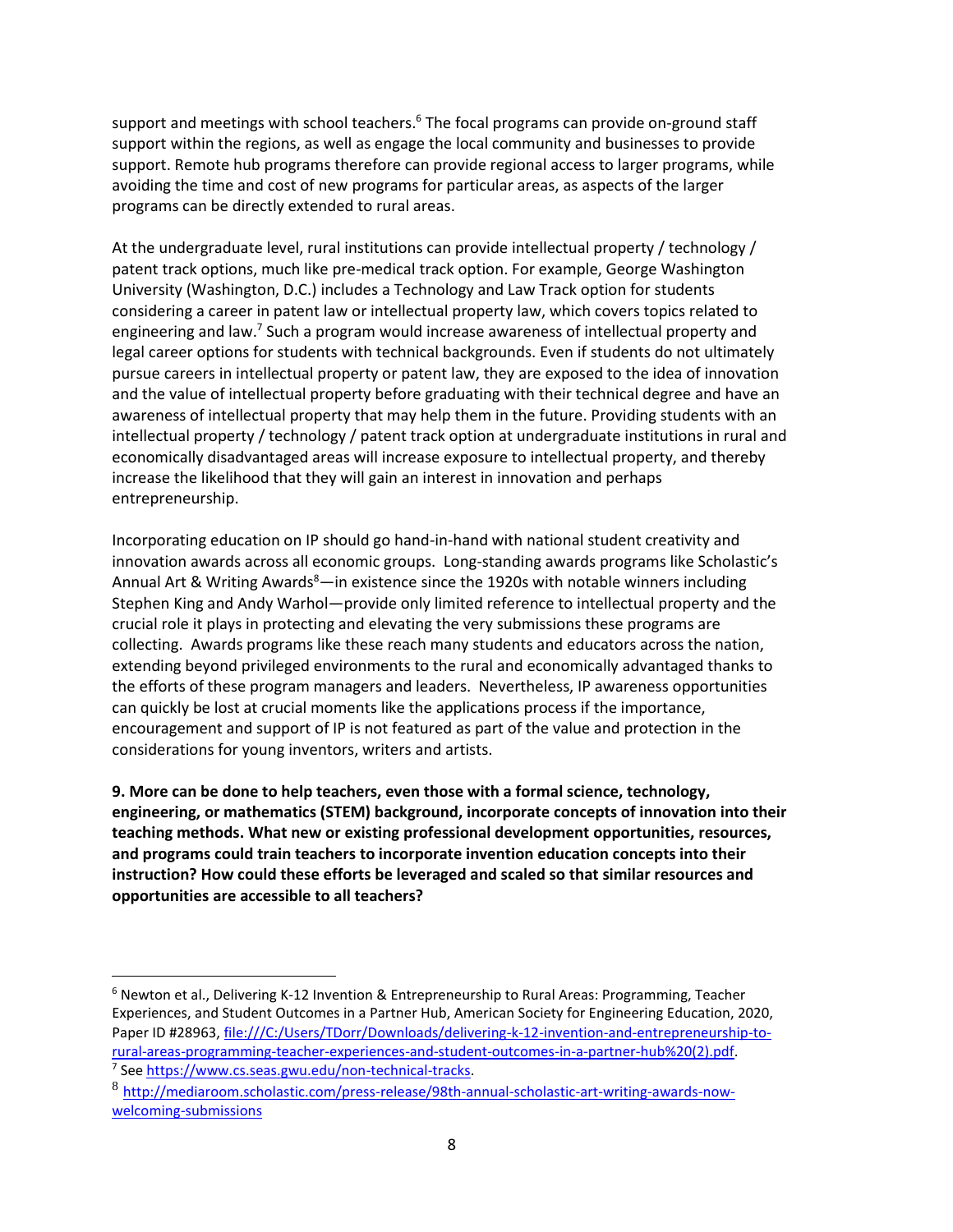As early as early elementary school, the patent bar and other bar associations and organizations (e.g., Intellectual Property Owners Association (IPO), the American Bar Association (ABA), the American Intellectual Property Law Association (AIPLA), state bar associations, etc.) can provide training and resources to teachers and schools on innovation. Teachers could also work with organizations, such as the Boys & Girls Club of America and other like organizations, to incorporate programs into after school and summer offerings. Established programs, such as Camp Invention, by the National Inventors Hall of Fame®,<sup>9</sup> can be incorporated into the regular school curriculum to introduce intellectual property concepts, including innovation, at early ages to all students, not just those taking advantage of Camp Invention programs which have limited availability geographically (and sometimes pose a financial barrier to many students). For example, the IP Patch program sponsored by IPO $10$  could be expanded or updated to help provide an introduction and awareness of intellectual property in schools. Further, after school programs with a focus on innovation, e.g., the robotics clubs or FIRST® Robotics Competition<sup>11</sup> could be added to encourage students to get involved early and allows more flexibility for fun activities and programs, without taking anything away from the already required curriculum. Through partnerships with these organizations, teachers could develop a "What is Intellectual Property" curriculum that can be used in the school system to introduce students to the concepts early, using examples appropriate for the age level. These already established programs and materials provide a starting point for teachers to build upon and do not require the teachers to start from ground zero.

Incorporating education on IP should go hand-in-hand with national student creativity and innovation awards across all economic groups. Long-standing awards programs like Scholastic's Annual Art & Writing Awards<sup>12</sup>—in existence since the 1920s with notable winners including Stephen King and Andy Warhol—provide only limited reference to intellectual property and the crucial role it plays in protecting and elevating the very submissions these programs are collecting. Awards programs like these reach many students and educators across the nation, extending beyond privileged environments to the rural and economically advantaged thanks to the efforts of these program managers and leaders. Nevertheless, IP awareness opportunities can quickly be lost at crucial moments like the applications process if the importance, encouragement and support of IP is not featured as part of the value and protection in the considerations for young inventors, writers and artists.

In order to support innovation programs within schools, corporate and law firm donations and other grants could be leveraged to provide the resources and materials necessary to provide the programs, and the patent bar could be available to assist or be 'guest speakers.' Support from sponsors will increase engagement as well as provide financial support for program scaling.

#### **Section III. Practicing Innovation—Harnessing Skills and Interests to the Act of Innovation**

<sup>&</sup>lt;sup>9</sup> [https://www.invent.org/programs/camp-invention.](https://www.invent.org/programs/camp-invention)

<sup>10</sup> [https://www.ipoef.org/ip-patch/.](https://www.ipoef.org/ip-patch/) 

<sup>11</sup> [https://www.firstinspires.org/about/history.](https://www.firstinspires.org/about/history)

<sup>12</sup> [http://mediaroom.scholastic.com/press-release/98th-annual-scholastic-art-writing-awards-now](http://mediaroom.scholastic.com/press-release/98th-annual-scholastic-art-writing-awards-now-welcoming-submissions)[welcoming-submissions](http://mediaroom.scholastic.com/press-release/98th-annual-scholastic-art-writing-awards-now-welcoming-submissions)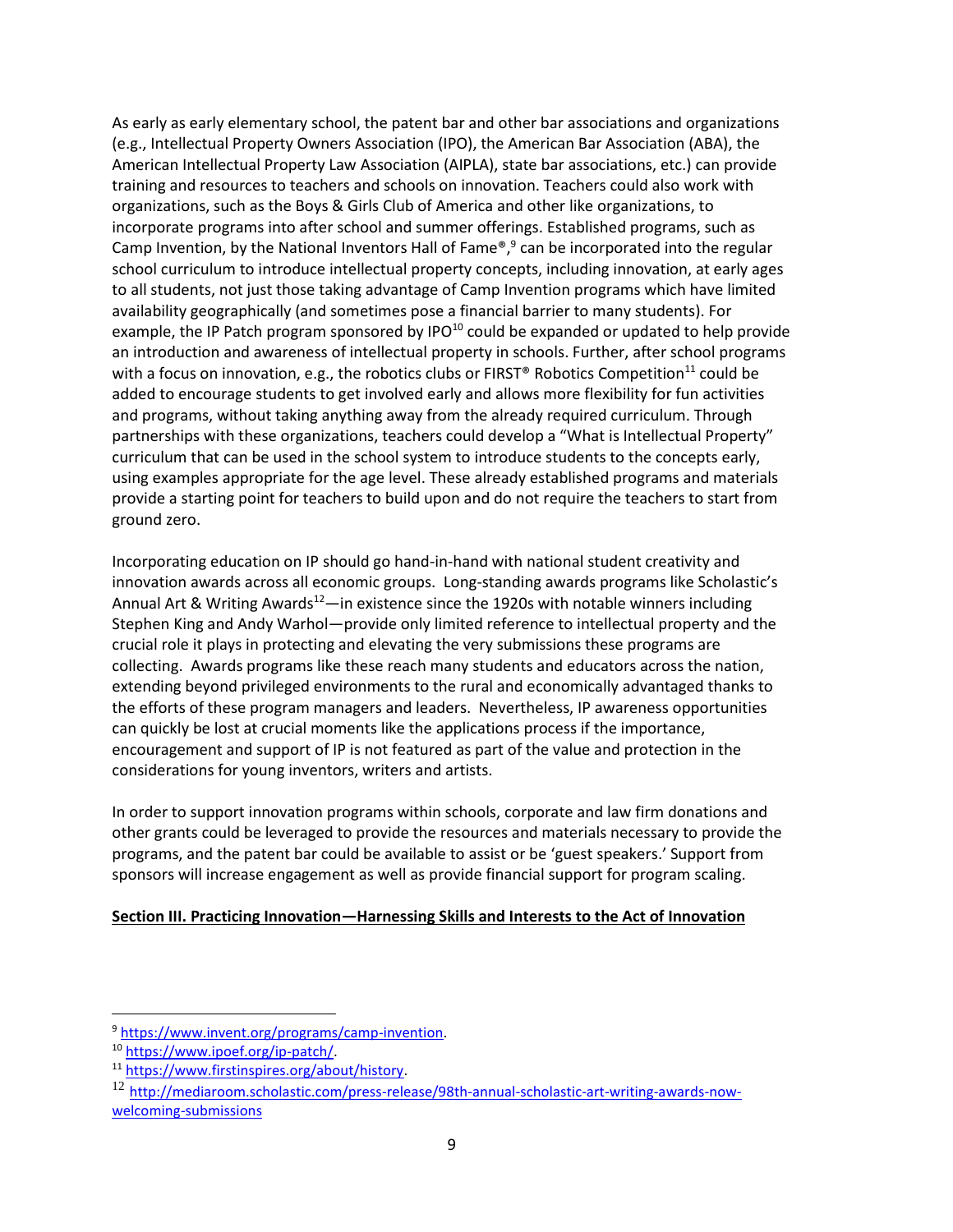**10. Recent progress in developing STEM graduates from underrepresented groups has been documented. How can similar rates of invention and entrepreneurship be attained? How can organizations best recruit and retain innovators from diverse backgrounds?**

Sharing information about opportunities and resources available, seeing representation in the people sharing the information, and providing grants and outreach programs may be helpful in recruiting innovators from diverse backgrounds.

- Host a panel discussion (and/or round table) with the leaders of programs at universities/colleges that target providing support and resources for inventors and entrepreneurs from underrepresented groups. The panelists/discussion leaders can share with the audience their tips, the challenges they faced, what programs have worked or not, etc. Having panelists/discussion leaders from institutions that have more established programs and leaders from institutions with newer programs would allow the audience to hear both perspectives. For example, the Ohio State University and Georgia Tech have programs that are focused on increasing entrepreneurship from underrepresented groups (at least female entrepreneurship). The program at OSU is around 10 years old, and the program at Georgia Tech is in its second year.
- Have people from underrepresented groups serve on panels and in round table discussions so the audience sees themselves represented in the panelists and discussion leaders.
- When encouraging participation in innovation from members of underrepresented groups, center your language and message around the targeted group and the barriers they may be facing. For example, if the targeted group tends to struggle with perfectionism, speak to this and share resources that are available for them. If the targeted group tends to be motivated by impact rather than commercialization, speak to the impact possibilities.
- Create grants that encourage innovation and entrepreneurship by members of underrepresented groups and address barriers they may face.
- When recruiting new inventors or entrepreneurs, think outside the box about where you look. For example, connect with leaders in the community and in organizations having missions relevant to innovation and entrepreneurship, and ask them where to find potential inventors/entrepreneurs. Talk to schools/universities about outreach programs (e.g., presentations, clinics) to educate students about career options. Host job fairs for internships.
- Providing opportunities to work on interesting, high profile projects to members of underrepresented groups can help with retention. Publicly celebrating/praising these contributions afterwards can also be helpful. In addition, creating inclusive and supportive cultures helps with retention. Ideas for creating these cultures are included in response to the question below.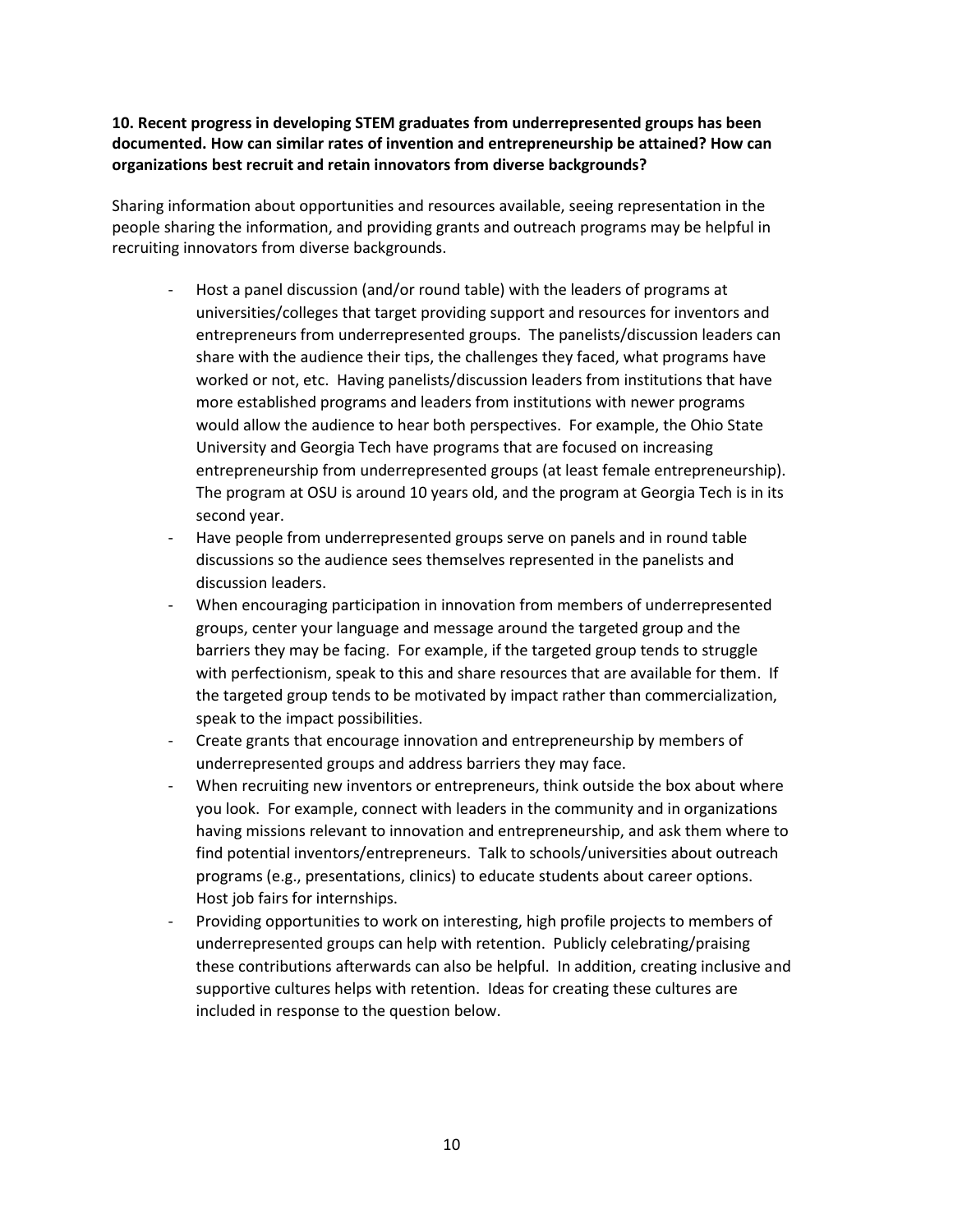- Consider utilizing the IPO Gender Diversity in Innovation Toolkit<sup>13</sup>, which sets forth various awareness mechanisms as well as programs to address and assist in attaining more representation for underrepresented groups.

### **11. Inventors thrive when cultural and institutional barriers within workplaces are minimized or removed. What are examples of these barriers, and how can organizations remove them to create an inclusive, innovative workplace culture?**

Examples of cultural and institutional barriers include lack of clear feedback, lack of clear expectations, affinity bias in hiring and project assignments, lack of awareness about communication style differences, cultural norms within an organization that may be unnecessary to the mission of the organization and that deter team members from showing up fully, and the threat of emotional or physical harm from micro-aggressions, harassment, and stereotyping. Organizations can remove these barriers by gaining an understanding of them and then identifying how to address them. To gain an understanding of them, it can be helpful to conduct surveys and/or "listening sessions" with team members. The listening sessions can be small group or individual conversations, and the person gathering the information on behalf of the organization just listens to the comments and does not use this time to reply with explanations. It gives the speaker a forum in which to be heard and believed, and it gives the listener a chance to receive the message and the feelings that may go along with the message.

Raise awareness among the team members, especially those in managerial roles, that dominant groups tend to avoid giving clear feedback and setting clear expectations for team members that are outside of their dominant group. Establish feedback mechanisms that encourage clear communications and provide managers and team members resources on language that is helpful. Empower those in the non-dominant groups to seek clarification.

Create affinity groups.

Create a centralized committee focused on diversity, equity, and inclusion. Representatives from each affinity group could serve on the committee or be a liaison to share concerns from their groups (e.g., anonymously).

Establish mentorship programs that include mentors that have been successful or are at least familiar with the invention and/or entrepreneurial process. Mentors with similar backgrounds as the mentees can help mentees visualize their success, but it is possible to have mentors from other backgrounds if they are able to center the mentee in the mentorship relationship. Have a commitment from leadership (e.g., C-suite, President, or Dean) to support efforts to increase participation by underrepresented groups.

Provide communication and implicit bias awareness training to give the team better tools to create an inclusive environment. For example, managers should be aware of the importance of giving clear feedback and setting clear expectations and how their implicit biases may affect their ability to do this. Managers should be consciously aware of how they are assigning projects so that members of underrepresented groups get valuable opportunities. Team members should be

<sup>13</sup> <https://ipo.org/index.php/diversity-in-innovation-toolkit/>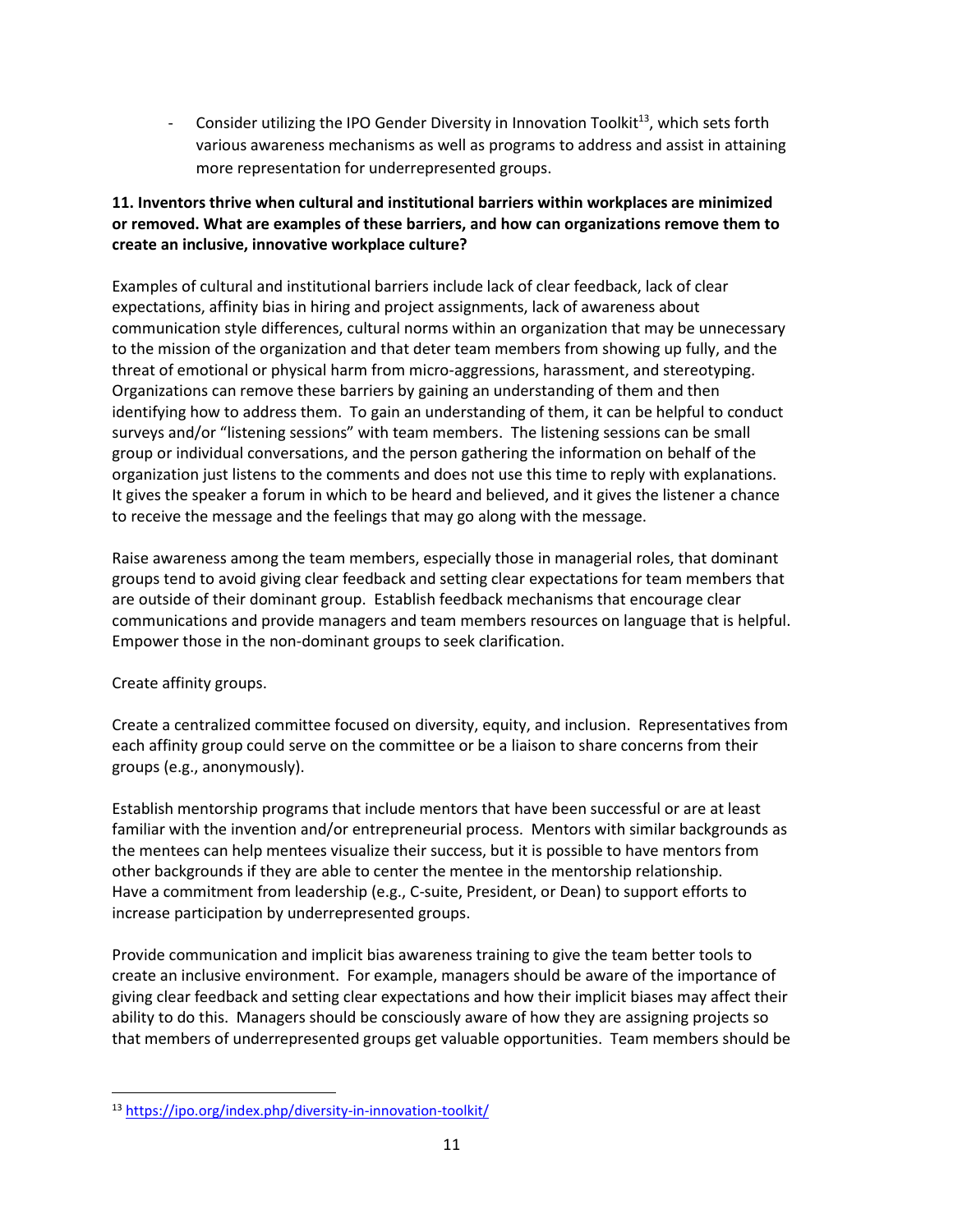actively encouraged to share their ideas. Empathetic listening skills and understanding accountability versus shame could be discussed.

Create small group lunches or group dinners with people of different backgrounds and have them meet periodically to get to know each other and practice having courageous conversations around topics that allow the group to learn more about each person's background, their similarities, and their differences. These groups can be shuffled after several meetings to allow for more opportunities to have these conversations with other members of the team. The leadership in an organization should consider and seek feedback about any cultural expectations that work against a sense of belonging by members of underrepresented groups. Feeling free to be our true, full selves frees up energy to be creative and collaborate fully with others.

Consider promotion and/or compensation policies that may have an intentional or unintentional negative impact on people from underrepresented groups. Consider if those policies can be changed to create a more equitable impact.

Provide written statements outlining job descriptions and minimum qualifications for leadership roles within the organization. Consider if there is an ability to open up some leadership roles to more junior team members.

The IPO Gender Diversity in Innovation Toolkit<sup>14</sup> is a resource addressing the majority of these issues and considerations (see e.g., Chapter 2 and Chapter 3 of the toolkit).

### **12. Access to information and resources is pivotal for the development of individual inventors and small businesses. How can the nation better support individual inventors and small businesses with resources so they can successfully translate their skills and creativity into the acts of invention, intellectual property protection, and entrepreneurship?**

Create grant programs and/or allocate funding for regional cohort programs that can provide information, resources, and mentorship that may be helpful for individual inventors and small businesses. Some universities sponsor cohort programs (e.g., self-funded or using funding from the government organizations such as the NIH), and it would be helpful to have this support for non-university inventors and small businesses (e.g., through regional technology incubator programs). It may be helpful to have the SBA assist with these grant programs.

The USPTO could provide a more robust, publicly available, and free prior art search engine that allows individual inventors and small businesses to consider the patentability of their inventions in the early stages of development.

Create more outreach opportunities from the USPTO (and/or partner with regional patent practitioners) and SBA to share information on patent protection and entrepreneurship with individual inventors and small businesses. These outreach opportunities can include presentations, clinics, and publications available on the USPTO and SBA websites. Create publications written by people from underrepresented groups that speak to the potential for innovation and/or highlight innovation backed by members of underrepresented groups.

<sup>14</sup> <https://ipo.org/index.php/diversity-in-innovation-toolkit/>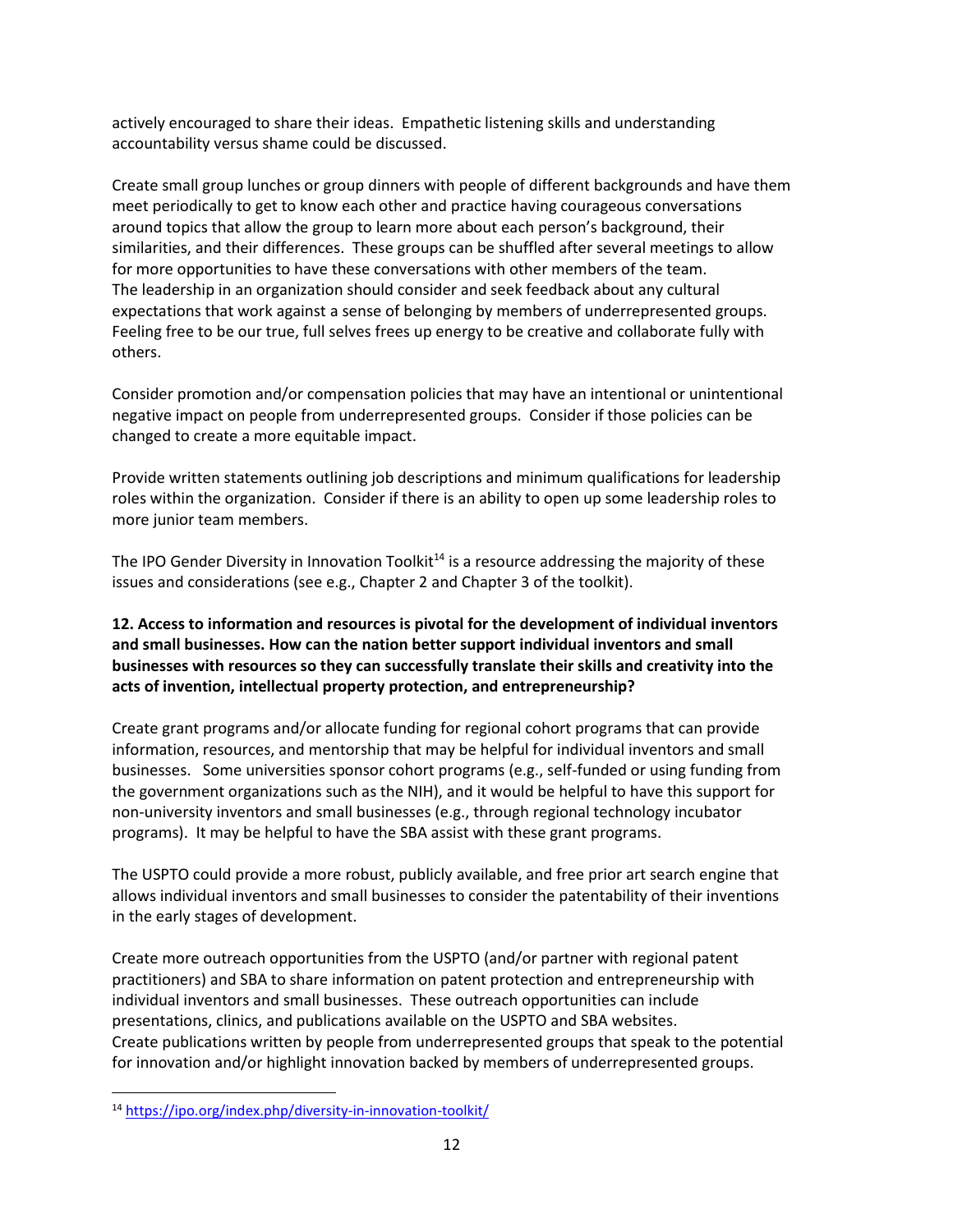Consider the USPTO fee structure and application submission requirements and how they impact accessibility to patent and trademark protection from individual inventors and small businesses. Track demographics of inventors and SBA loan applicants initially and over time. This data can allow us to see trends and track and study them, leading to a better understanding of participation and success by members of underrepresented groups.

Supporting an anti-bias curriculum and teacher training for pre-K through high school for public schools to drastically reduce the subtle, negative messages that students from underrepresented groups may hear throughout their pre-kindergarten through high school experiences.

### **13. Another important objective is increasing diversity in the entire intellectual property field. What are ways of promoting diversity in the corps of intellectual property attorneys and agents who represent innovators?**

This conversation typically centers around (1) how to increase the number of people from underrepresented groups that study a science or technology field that allows them to sit for the USPTO bar exam, (2) how to encourage qualified candidates from underrepresented groups to attend law school and/or sit for the USPTO bar exam, and (3) how to create inclusive work environments for supporting the careers of IP attorneys and agents from underrepresented groups.

To encourage people in underrepresented groups to study a science or technology field that allows them to sit for the USPTO bar exam, outreach programs may be an effective way to reach potential students. Outreach programs may include career day panels/speakers, shadow programs with local practitioners, or published materials that are distributed to students. Such programs may be useful in targeting middle and high school aged student, students in their first year of college (or before they decide on a major), and students already enrolled in qualifying programs. In addition, outreach programs may be more effective if the speakers represent underrepresented groups.

Career day panels/speakers give students an opportunity to hear more about career path options and ask questions. It may be helpful to coordinate with other organizations having networks and outreach programs in place already.

Shadow programs with local practitioners and local schools to give students from underrepresented groups an opportunity to shadow a local practitioner for a week to get a taste of what being an IP attorney or agent is like and to hear more about what the path looks like. We also support the request from Senators Hirono, Coons, and Tillis to re-consider the guidelines for eligibility for taking the USPTO bar exam to remove unnecessary barriers to entry into this field.

The feedback in response to question 11. regarding thoughts on how to create an inclusive work environment apply to creating an inclusive environment for IP attorneys and agents from underrepresented groups. Creating inclusive work environments encourages entry into an organization from new practitioners and can help retain those already hired.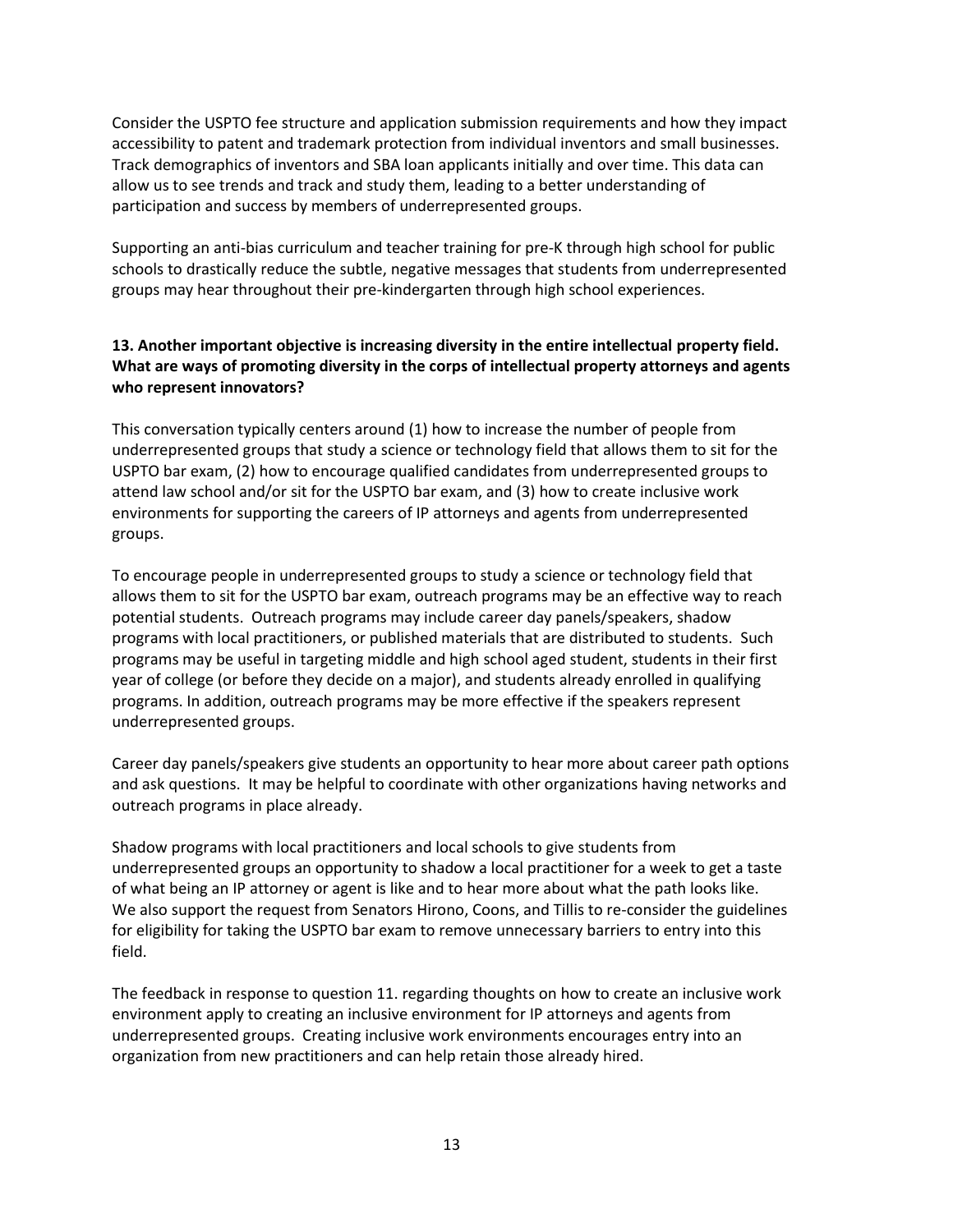An additional challenge and hurdle to becoming registered to practice before the USPTO is the cost of and access to adequate exam preparation. USPTO sponsored preparatory programs and basic involvement to help reduce the cost and access barrier can be helpful.

# **Section IV. Realizing Innovation- Reaping the Personal and Societal Benefits of Innovation**

# **14. Financial support is a critical element in translating an innovation into commercial success. What organizations, programs, or other efforts help promote access to capital to an expanded group of inventors and entrepreneurs - demographically, geographically, and economically?**

Recently, there has been an increase in organizations and programs that help promote access to capital to an expanded group of inventors and entrepreneurs. These can be largely divided into the following sectors: Government; Academic; Corporate; and Non-profit. Some of the programs focus on specific diverse groups, such as [Golden Seeds,](https://goldenseeds.com/) which is a group of investors seeking and funding women-led businesses. Some of the programs focus on establishing scalable ecosystems, such as [Accelerating Women And Under-Represented Entrepreneurs \(AWARE\),](https://www.nsf.gov/awardsearch/showAward?AWD_ID=1464507) which is a National Science Foundation (NSF) funded project that promotes a new approach to encourage participation of female entrepreneurs and entrepreneurs from other underrepresented groups. Some programs offer financial support directly, such as Small Business [Innovation Research \(SBIR\) and Small Business Technology Transfer \(STTR\),](https://www.sbir.gov/) that support innovation through investments from Federal research funds to foster and encourage participation in innovation and entrepreneurship by women and socially or economically disadvantaged persons, while others provide financial support indirectly, for example, [Cardozo/Google Patent Diversity Project,](https://cardozo.yu.edu/CardozoGoogleProjectforPatentDiversity) that offers indirectly offers financial assistance by providing free legal Intellectual Property services with the mission of increasing the number of U.S. patents issued to women and inventors of color.

Furthermore, there are a few ways the USPTO can indirectly provide financial support in order to build an inclusive innovation ecosystem. The USPTO may provide a one-stop portal to a database of resources that allow entrepreneurs easy access to information regarding financial support focused on promoting access to capital to an expanded group - similar to the database shown in the article, **Essential Venture Capital Database for Women Entrepreneurs**, and th[e portal](https://www.nsf.gov/funding/) provided by the National Science Foundation. Moreover, the USPTO may provide financial support indirectly by providing accelerated examinations for minority applicants in the form of a pilot program, reduced fees for minority applicants, or a certificate (similar to the awards under th[e Patents for Humanity](https://www.uspto.gov/ip-policy/patent-policy/patents-humanity) program). Additionally, the USPTO may provide a hotline for minority applicants, similar to what is offered by th[e Pro Se Assistance Program,](https://www.uspto.gov/learning-and-resources/newsletter/inventors-eye/introducing-pro-se-assistance-program) thereby making the matters before the USPTO more affordable. However, a screening process may be required to certify qualification for such service.

Below are some examples of organizations, programs, and resources that currently focus on building an inclusive innovation ecosystem.

| Sector | grams | <b>Details</b> |
|--------|-------|----------------|
|        |       |                |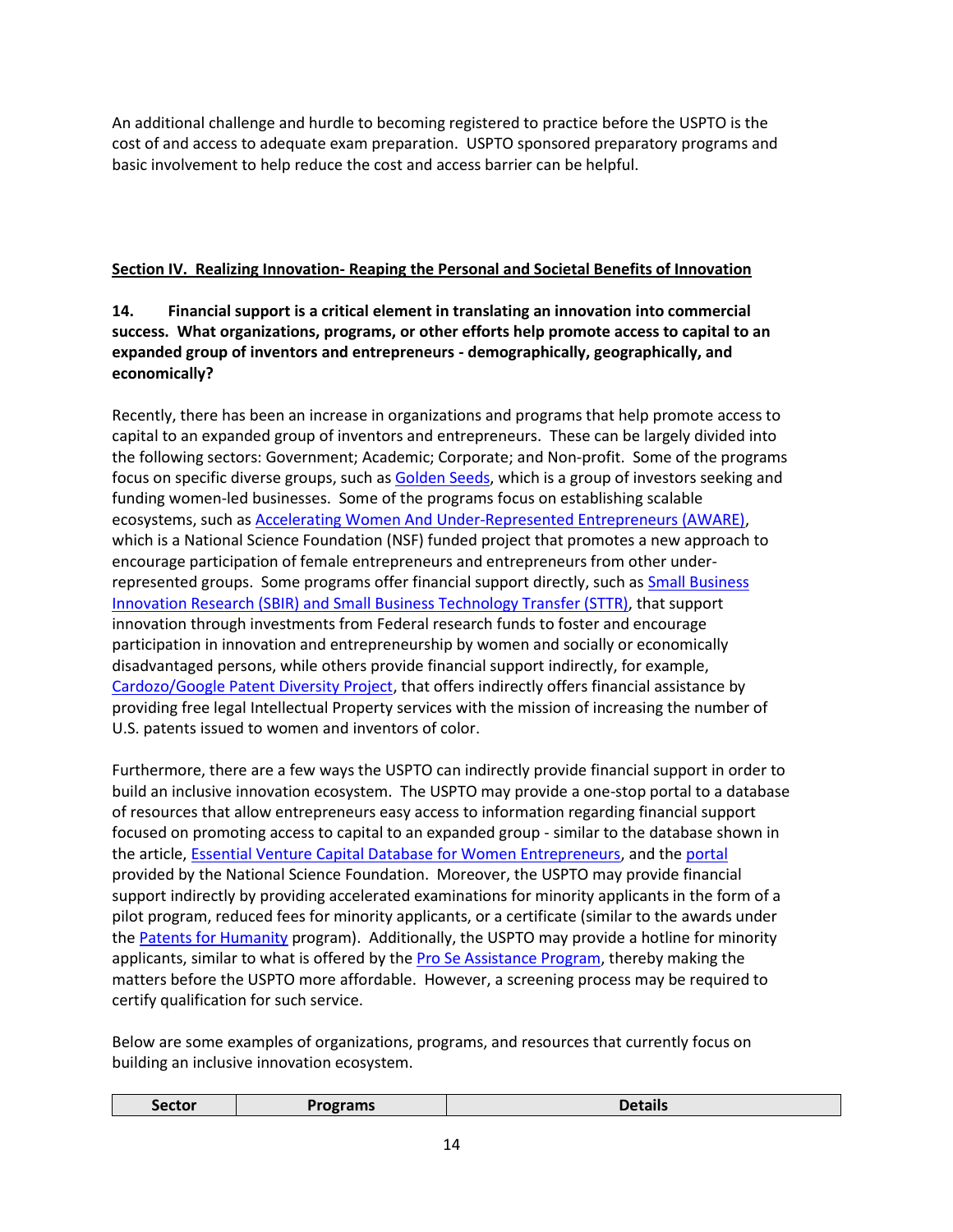| Government      | <b>Small Business Innovation</b>  | The SBIR/STTR programs support innovation through                                                          |
|-----------------|-----------------------------------|------------------------------------------------------------------------------------------------------------|
| programs        | <b>Research (SBIR) and Small</b>  | investments from Federal research funds and one of                                                         |
|                 | <b>Business Technology</b>        | the goals is to foster and encourage participation in                                                      |
|                 | Transfer (STTR) programs          | innovation and entrepreneurship by women and                                                               |
|                 |                                   | socially or economically disadvantaged persons.                                                            |
|                 | <b>National Institutes of</b>     | Invests over 1 billion dollars into health and life                                                        |
|                 | <b>Health SBIR/STTR programs</b>  | science companies that align with NIH's mission to                                                         |
|                 |                                   | improve health and save lives.                                                                             |
|                 | <b>National Science</b>           | The NSF provides a portal to find various funding                                                          |
|                 | <b>Foundation (NSF)</b>           | opportunities.                                                                                             |
|                 |                                   |                                                                                                            |
|                 | <b>NSF ADVANCE:</b>               | The NSF ADVANCE program provides grants to                                                                 |
|                 | <b>Organizational Change for</b>  | enhance the systemic factors that support equity and                                                       |
|                 | <b>Gender Equity in STEM</b>      | inclusion and to mitigate the systemic factors that                                                        |
|                 | <b>Academic Professions grant</b> | create inequities in the academic profession and                                                           |
|                 |                                   | workplaces.                                                                                                |
|                 | <b>NSF AWARE: Accelerating</b>    | NSF-funded project that promotes a new approach to                                                         |
|                 | <b>Women And under-</b>           | encourage participation of female entrepreneurs and                                                        |
|                 | <b>Represented Entrepreneurs</b>  | entrepreneurs from other under-represented groups.                                                         |
|                 | program                           |                                                                                                            |
|                 |                                   |                                                                                                            |
|                 | <b>Small Business</b>             | SBA offers free business counseling, business loans,                                                       |
|                 | <b>Administration (SBA)</b>       | and opportunities to win small business government                                                         |
|                 |                                   | contracts.                                                                                                 |
|                 | <b>USPTO Patent Pro Bono</b>      | Nationwide network of regional programs that match                                                         |
|                 | Program                           | volunteer patent professionals with financially under-<br>resourced inventors and small businesses for the |
|                 |                                   | purpose of securing a patent.                                                                              |
|                 | <b>Law School Clinic</b>          | Certification program for Intellectual Property (IP)                                                       |
|                 | <b>Certification Program</b>      | Clinics at law schools to allow law students to practice                                                   |
|                 |                                   | Intellectual Property Law before the USPTO under                                                           |
|                 |                                   | guidance of a faculty supervisor. This allows                                                              |
|                 |                                   | entrepreneurs access to free legal IP advice, which                                                        |
|                 |                                   | otherwise could be unaffordable.                                                                           |
|                 | <b>Patents for Humanity</b>       | Patents for Humanity is an awards competition                                                              |
|                 |                                   | recognizing innovators who use game-changing                                                               |
|                 |                                   | technology to meet global humanitarian challenges.                                                         |
|                 |                                   | Awardees receive a certificate to accelerate various                                                       |
|                 |                                   | matters before the USPTO, which can be a cost-saving                                                       |
|                 |                                   | mechanism for entrepreneurs.                                                                               |
|                 | U.S. Department of                | MBDA promotes growth of minority-led businesses                                                            |
|                 | Commerce - Minority               | through access to capital, access to contracts, and                                                        |
|                 | <b>Business Development</b>       | access to markets.                                                                                         |
|                 | <b>Agency (MBDA)</b>              |                                                                                                            |
| <b>Academic</b> | <b>Cardozo/Google Patent</b>      | Cardozo/Google Patent Diversity Project is a Google-                                                       |
| <b>Programs</b> | <b>Diversity Project</b>          | funded project at Cardozo Law School that focuses on                                                       |
|                 |                                   | increasing the number of U.S. patents issued to                                                            |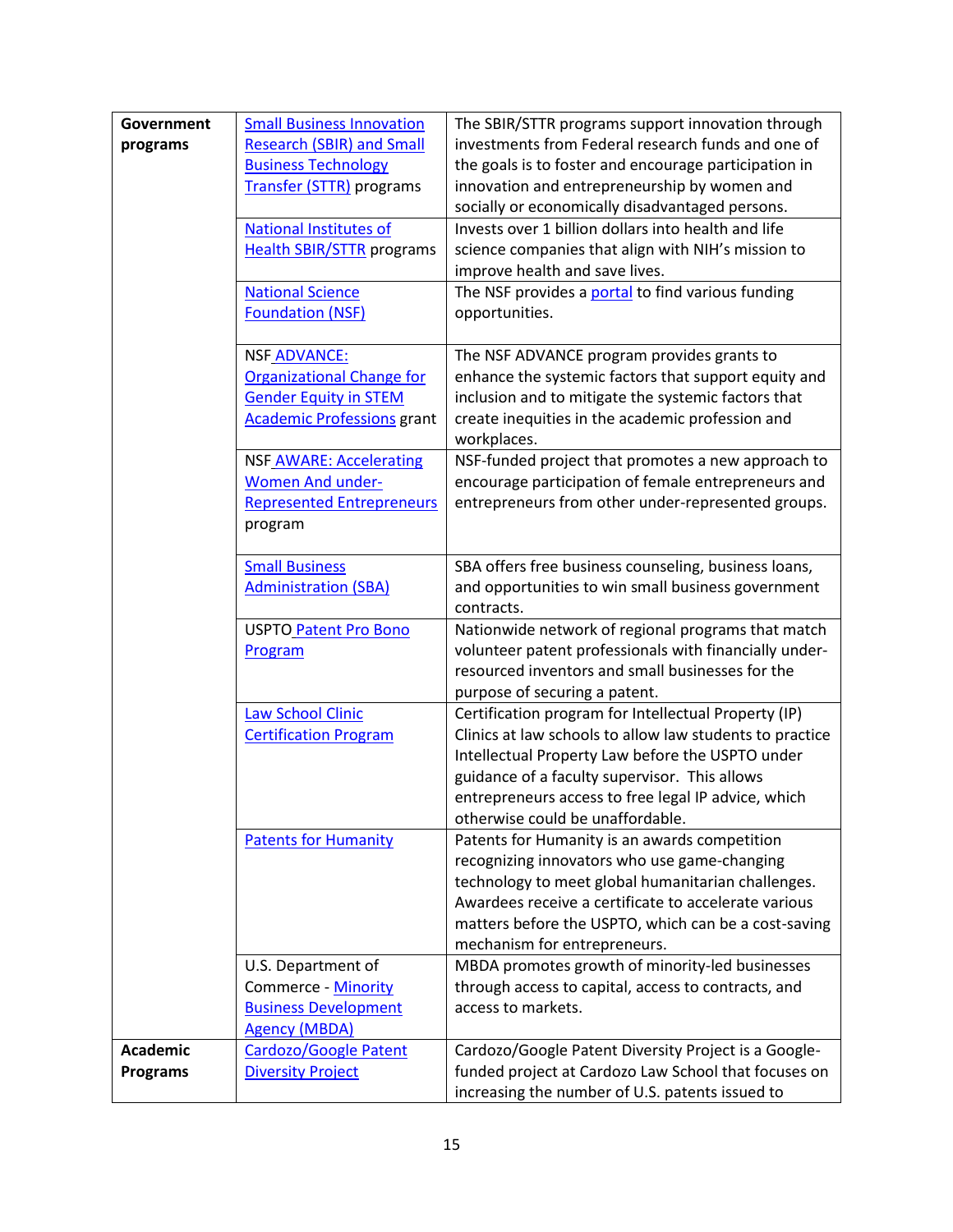|                              |                                                                           | women and inventors of color. This program<br>indirectly offers financial assistance by providing free<br>legal IP services.                                                            |
|------------------------------|---------------------------------------------------------------------------|-----------------------------------------------------------------------------------------------------------------------------------------------------------------------------------------|
|                              | Columbia Startup lab (CSL)                                                | Co-working space to recent alumni, thereby providing<br>financial support.                                                                                                              |
|                              | <b>FastForward (JHU)</b>                                                  | FastForward helps entrepreneurs navigate funding<br>sources. In FY20, FastForward created 11 new<br>startups, and their portfolio companies raised \$278<br>million in venture funding. |
|                              | <b>Fordham Entrepreneurial</b><br>Law Clinic (ELC)                        | Free transactional legal services to startups in New<br>York, provided by Fordham Law School.                                                                                           |
|                              | Penn Law Entrepreneurship<br><b>Legal Clinic</b>                          | Free transactional legal services to entrepreneurs,<br>provided by University of Pennsylvania Carey Law<br>School.                                                                      |
| Corporate<br><b>Programs</b> | <b>Golden Seeds</b>                                                       | Golden Seeds is a group of investors seeking and<br>funding women-led businesses.                                                                                                       |
|                              | <b>Silicon Harlem</b>                                                     | Silicon Harlem promotes an innovation ecosystem to<br>under-represented communities in the Harlem<br>neighborhood of New York.                                                          |
|                              | <b>International Business</b><br><b>Innovation Association</b><br>(INBIA) | INBIA is a global non-profit organization that provides<br>industry resources, education, events, and global<br>programming to entrepreneurial organizations<br>worldwide.              |
|                              | The Lemelson Foundation                                                   | The Lemelson Foundation funds programs and<br>projects in invention education and entrepreneurship.                                                                                     |
|                              | <b>Diversity VC</b>                                                       | Diversity VC aims to increase diversity in the startup<br>space via venture funding.                                                                                                    |
| <b>Miscellaneous</b>         | <b>Essential Funding Guide for</b>                                        | An article that provides a list of grants and funds                                                                                                                                     |
| <b>Resources</b>             | <b>Entrepreneurs of Color</b>                                             | focusing on entrepreneurs of color.                                                                                                                                                     |
|                              | <b>Essential Venture Capital</b>                                          | An article that provides a database of VCs looking to                                                                                                                                   |
|                              | <b>Database for Women</b>                                                 | invest in women entrepreneurs and diverse founding<br>teams. The database can be filtered to show results                                                                               |
|                              | <b>Entrepreneurs</b>                                                      | in specific industries, regional areas, and funding                                                                                                                                     |
|                              |                                                                           | stages.                                                                                                                                                                                 |

### **15. Successfully commercializing an inventive product or concept requires in-depth knowledge about production processes, market forces, and other pertinent information. What types of mentoring initiatives could be implemented or expanded to help experienced entrepreneurs impart this specialized knowledge to diverse and novice inventors?**

Effective commercialization partnership and mentorship programs should provide training in myriad diverse areas including funding, patenting, trademarking, commercialization terminology, business model options, regulatory considerations, ethics considerations, marketing, prototyping, and product development. There exist several programs that provide varying combinations of the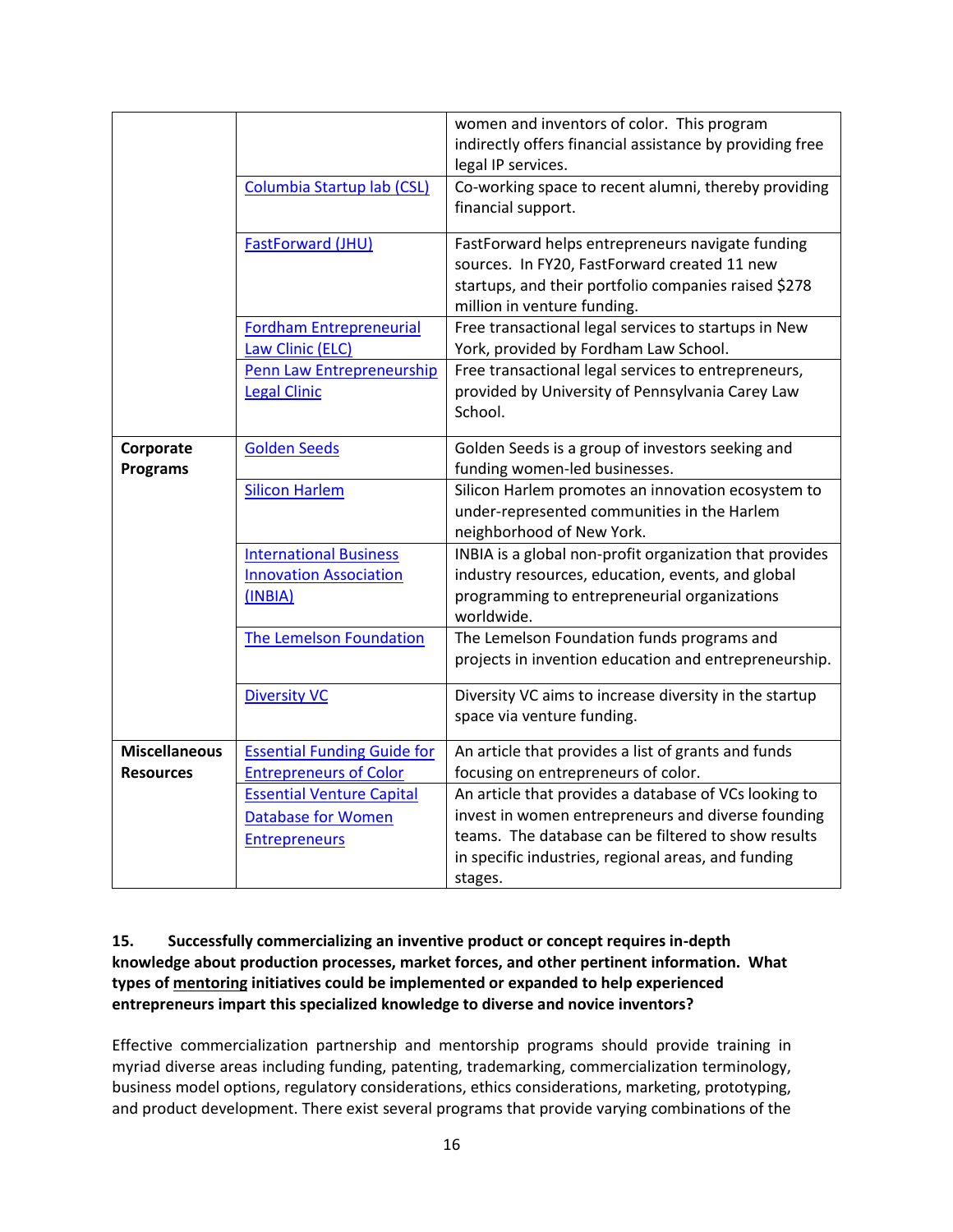listed competency areas at academic institutions, corporations, non-profit organizations, and governmental initiatives. Examples of such initiatives at academic institutions include th[e Mentor](https://ventures.jhu.edu/programs-%20%20services/fastforward/resources-programs/mentors-in-residence/)  [in Residence](https://ventures.jhu.edu/programs-%20%20services/fastforward/resources-programs/mentors-in-residence/) program at Johns Hopkins Technology Ventures, [Cornell Tech Runway Startup](https://tech.cornell.edu/programs/phd/startup-postdocs/)  [Postdocs,](https://tech.cornell.edu/programs/phd/startup-postdocs/) [MyStartupXX,](https://rady.ucsd.edu/invest/mystartupxx/) [AWARE: Accelerating Women And underRepresented Entrepreneurs](https://researchpark.illinois.edu/resource/aware/) at University of Illinois Research Park, [REACH for Commercialization](https://advance.osu.edu/initiatives/project-reach/) at Ohio State University, and [Collaboratory](http://innovate.research.ufl.edu/the-hub/collaboratory-2/#:~:text=is%20the%20Collaboratory%3F-,The%20Collaboratory%20for%20Women%20Innovators%20seeks%20to%20inspire%2C%20educate%2C%20and,their%20personal%20and%20professional%20development.) mentorship and sponsorship through the University of Florida's [UF Innovate](http://innovate.research.ufl.edu/about/) program. Similar corporate and non-profit initiatives include [STEM to Market,](https://www.stemtomarket.org/) [New York Fashion](https://nyftlab.com/)  [Tech Lab,](https://nyftlab.com/) [SCORE,](https://core.score.org/topics/minority-entrepreneurs) [EWITS,](http://ewits.org/) [Anita B,](https://anitab.org/) and [iNvictus.](https://invictusoffice.com/mentorship/) Some examples of governmental entities that provide access to similar initiatives include New York City's Department of Small Business Services BE NYC [Mentors](https://www.bementors.nyc/) program, the U.S. Department of Commerce office focuses on the development of minority business through its [Minority Business Development Agency,](https://www.mbda.gov/enterprising-women-of-color) and the [Small Business](https://www.sba.gov/federal-contracting/contracting-assistance-programs/all-small-mentor-protege-program)  [Administration Mentor-Protégé program.](https://www.sba.gov/federal-contracting/contracting-assistance-programs/all-small-mentor-protege-program) Additional resources include support provided by institutional technology transfers departments, minority-focused incubator and accelerator initiatives, scholarships dedicated to inclusive innovation, and entrepreneurial law clinics to assist minority entrepreneurs and inventor with their navigation of legal documents and processes. There appears to be several opportunities for the USPTO to collaborate with some of these programs. This increased outreach may serve as avenues to introduce minority and underrepresented inventors to the advocacy work of the USPTO to enhance the diversity landscape

Also, the USPTO could potentially seek to explore the patent gap data provided b[y Invent Together,](https://inventtogether.org/about/) which, as described on their website, is a coalition of organizations, universities, companies, and other stakeholders dedicated to understanding the diversity gaps in invention and patenting and supporting public policy and private initiatives to close them. The goal of Invent Together is to close the patent gaps for women, people of color, and low-income individuals to help close wage and wealth gaps, strengthen the U.S. economy, and develop new and different inventions. They believe that everyone should have the opportunity to invent and patent. Their goal is to increase the availability of data and research on the patent gaps and break down barriers based on race, gender, income, and other characteristics.

in innovation.

Additionally, there is a need for the USPTO to pointedly address the historical challenges that minority inventors faced in the patenting process. Live webinars may prove to be a suitable forum for this open discussion. This would assist with fostering a sense of partnership between the USPTO and minority inventors. This candid approach can potentially engender a greater sense of trust of the patenting process by highlighting the enhancements to the overall patenting process and the positive impact on minority patent applicants' ability to receive fair and unbiased examination of their patent applications.

Another opportunity where the USPTO can assist with successful commercialization is the provision of a readily accessible repository of easily understandable web-based content and tools that include step-by-step guidance to minority and underrepresented inventors throughout the patenting and product commercialization lifecycle. These approachable web-based tools should include [\(simplified example\)](https://www.uspto.gov/kids/index.html) video content generated by various sources including the USPTO and/or corporations, documentation that a layperson can easily review and understand, live webinars during which applicants can ask clarifying questions, downloadable content, resource links (e.g., to the websites of potential collaborators listed).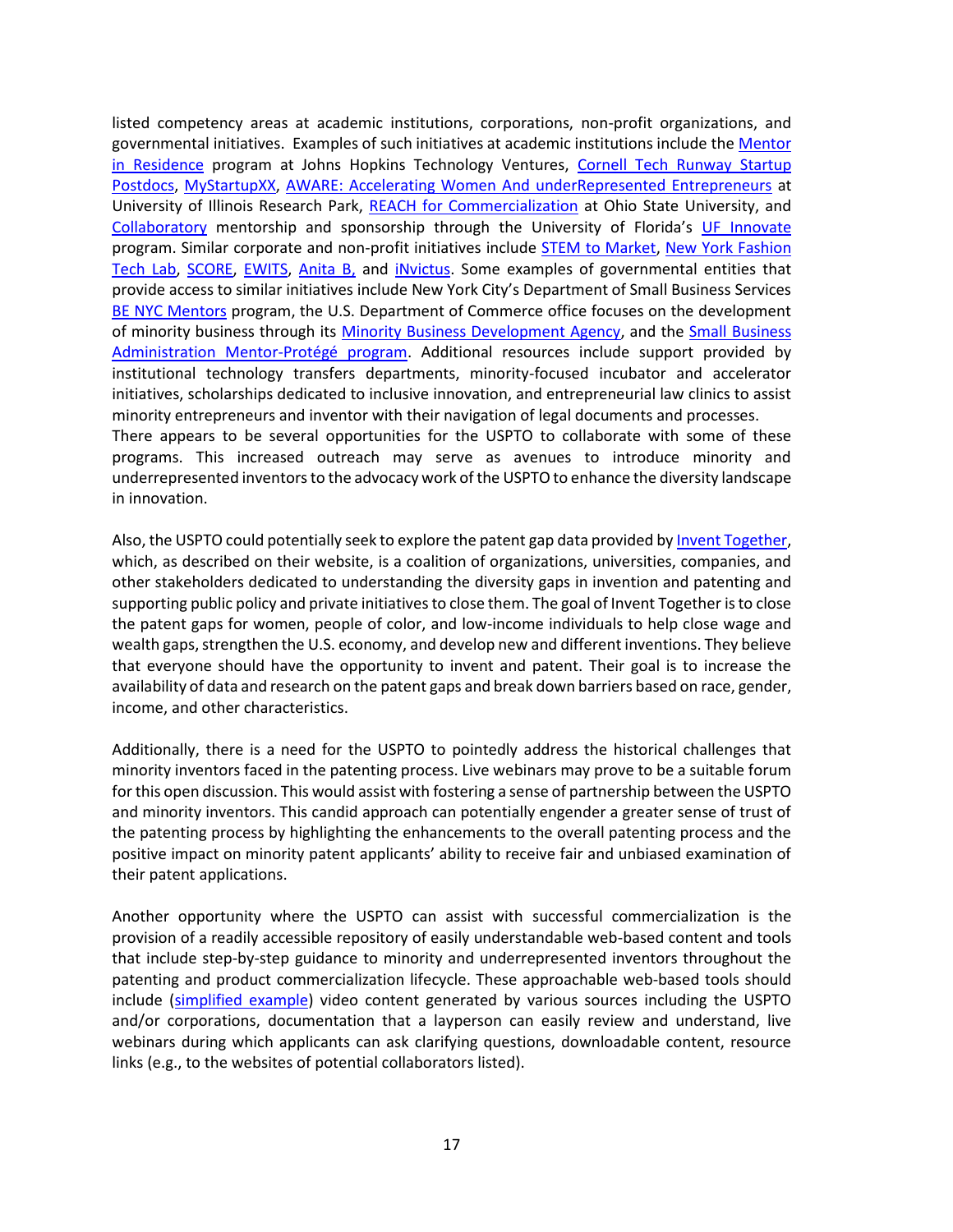Below is a description of some examples of organizations, programs, and resources that provide commercialization-focused mentorship programs that seek to help experienced entrepreneurs impart this specialized knowledge to diverse and novice inventors.

| <b>Sector</b>   | <b>Programs</b>               | <b>Description</b>                                                                                         |  |
|-----------------|-------------------------------|------------------------------------------------------------------------------------------------------------|--|
| Government      | <b>Minority Business</b>      | The U.S. Department of Commerce, Minority Business                                                         |  |
| <b>Programs</b> | <b>Development Agency</b>     | Development Agency (MBDA) is the only federal<br>agency solely dedicated to the growth and global          |  |
|                 |                               | competitiveness of minority business enterprises.                                                          |  |
|                 | <b>BE NYC Mentors</b>         | Black Entrepreneurs NYC (BE NYC), an initiative of the                                                     |  |
|                 |                               | NYC Department of Small Business Services (SBS), is a                                                      |  |
|                 |                               | groundbreaking model for a major American city to                                                          |  |
|                 |                               | help create equity of opportunity by advancing Black                                                       |  |
|                 |                               | entrepreneurship.                                                                                          |  |
|                 | <b>Small Business</b>         | Protégés can get valuable business development help                                                        |  |
|                 | <b>Administration Mentor-</b> | from their mentors in several areas, including:                                                            |  |
|                 | Protégé program               | Guidance on internal business management<br>$\circ$                                                        |  |
|                 |                               | accounting,<br>marketing,<br>systems,                                                                      |  |
|                 |                               | manufacturing, and strategic planning                                                                      |  |
|                 |                               | Financial assistance in the form of equity<br>$\circ$                                                      |  |
|                 |                               | investments, loans, and bonding                                                                            |  |
|                 |                               | Assistance navigating federal contract bidding,<br>$\circ$                                                 |  |
|                 |                               | acquisition, and performance process                                                                       |  |
|                 |                               | Education about international trade, strategic<br>$\circ$                                                  |  |
|                 |                               | planning, and finding markets<br>Business development, including strategy and                              |  |
|                 |                               | $\circ$<br>identifying contracting<br>and<br>partnership                                                   |  |
|                 |                               | opportunities                                                                                              |  |
|                 |                               | General and administrative assistance, like<br>$\circ$                                                     |  |
|                 |                               | human resource sharing or security clearance                                                               |  |
|                 |                               | support                                                                                                    |  |
| <b>Academic</b> | <b>Mentor in Residence</b>    | Developing a startup into a sustainable business                                                           |  |
| <b>Programs</b> | <b>FastForward</b>            | unfamiliar<br>presents<br>challenges.<br>FastForward                                                       |  |
|                 |                               | accelerates the growth of early-stage ventures by                                                          |  |
|                 |                               | providing basic legal and accounting support, access to                                                    |  |
|                 |                               | information resources, networking opportunities and                                                        |  |
|                 |                               | more.                                                                                                      |  |
|                 | <b>Cornell Tech Runway</b>    | The Runway Startup Postdoc Program is part business                                                        |  |
|                 | <b>Startup Postdocs</b>       | school, part research institution, and part startup                                                        |  |
|                 |                               | incubator. The program lasts 12-24 months and                                                              |  |
|                 |                               | incorporates academic and business mentorship.                                                             |  |
|                 | <b>MyStartupXX</b>            | The mystartupXX program is a unique accelerator that<br>was created to increase and encourage diversity in |  |
|                 |                               | entrepreneurship, particularly women.                                                                      |  |
|                 |                               |                                                                                                            |  |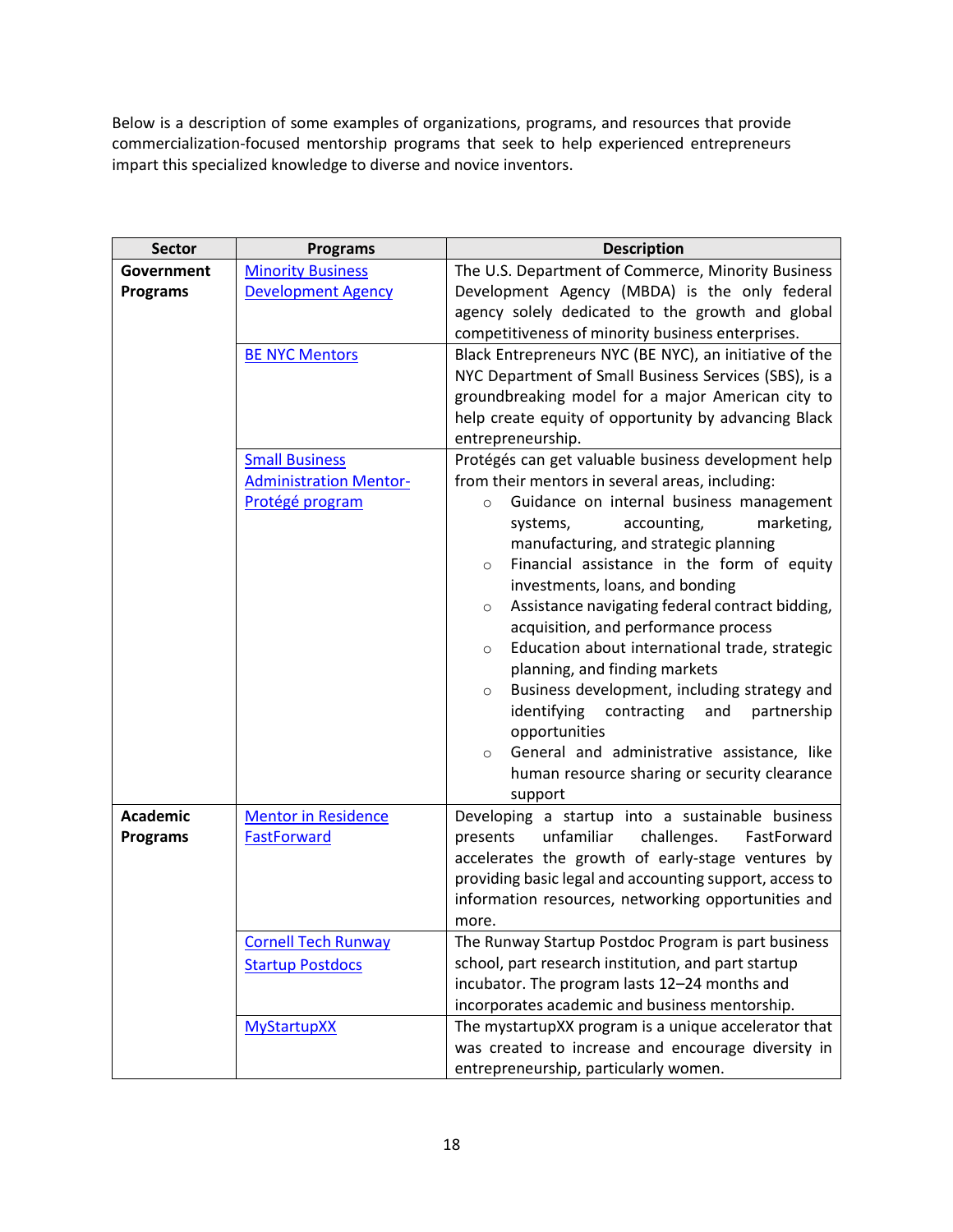|                   | <b>AWARE: Accelerating</b>       | The program exists to support entrepreneurship                  |
|-------------------|----------------------------------|-----------------------------------------------------------------|
|                   | <b>Women And</b>                 | training, counseling, and networking. The AWARE                 |
|                   | underRepresented                 | program seeks to aid women and underrepresented                 |
|                   | <b>Entrepreneurs</b>             | entrepreneurs through a proof-of-concept award. The             |
|                   |                                  | AWARE proof-of-concept award provides funding to                |
|                   |                                  | potential SBIR/STTR applicants to enable prototype              |
|                   |                                  | development and accelerate the path toward                      |
|                   |                                  | commercialization. The program includes targeted                |
|                   |                                  | mentorship, training, and networking opportunities.             |
|                   | <b>REACH</b> for                 | This segment introduces the commercialization                   |
|                   | Commercialization                | process and features successful women                           |
|                   |                                  | entrepreneurs at Ohio State. Participants explore               |
|                   |                                  | their own research programs, discuss potential ideas            |
|                   |                                  | for commercialization and reflect upon the benefits             |
|                   |                                  | and challenges of taking ideas to market.                       |
|                   | Collaboratory                    | The Collaboratory for Women Innovators seeks to                 |
|                   |                                  | inspire, educate, and empower women to attain                   |
|                   |                                  | leadership in all phases of the innovation lifecycle.           |
|                   |                                  | Mentorship<br>is<br>important<br>an<br>component<br>0f          |
|                   |                                  | Collaboratory programming. With the help of a                   |
|                   |                                  | mentor, our participants can grow professionally,               |
|                   |                                  | overcoming barriers and taking part in new innovative           |
|                   |                                  | endeavors.                                                      |
| Corporate &       | <b>STEM to Market</b>            | <b>STEM</b><br>Market<br>advances<br><b>STEM</b><br>to<br>women |
| <b>Non-Profit</b> |                                  | entrepreneurs, cultivates intentional and inclusive             |
| <b>Programs</b>   |                                  | investors, and develops connections across STEM                 |
|                   |                                  | entrepreneurship ecosystems.                                    |
|                   | <b>New York Fashion Tech Lab</b> | The New York Fashion Tech Lab was co-founded and is             |
|                   |                                  | produced by nonprofit venture catalyst: Springboard             |
|                   |                                  | Enterprises. The Lab connects a select cohort of                |
|                   |                                  | women-led, b2b, fashion & retail focused technology             |
|                   |                                  | companies who are fostering iteration, validation, and          |
|                   |                                  | acceleration of technologies to advance the industry.           |
|                   | <b>SCORE</b>                     | Our network of resources, seminars, and classes will            |
|                   |                                  | guide you in setting up your own minority run and               |
|                   |                                  | operated business effectively.                                  |
|                   | <b>iNvictus</b>                  | As the HUB of Minority Entrepreneurship iNvictus was            |
|                   |                                  | launched to foster the entrepreneurial talent already           |
|                   |                                  | growing in the community. We differentiate ourselves            |
|                   |                                  | from all other coworking spaces by focusing                     |
|                   |                                  | predominantly on the issues minority entrepreneurs              |
|                   |                                  | face in business and we address them through our                |
|                   |                                  | iNvictus EMERGE (Entrepreneurship,<br>Mentorship,               |
|                   |                                  | Development, Research,<br>Growth<br>Economic<br>&               |
|                   |                                  | Education) program.                                             |
|                   | <b>Invent Together</b>           | Invent Together is a coalition of organizations,                |
|                   |                                  | universities, companies, and other stakeholders                 |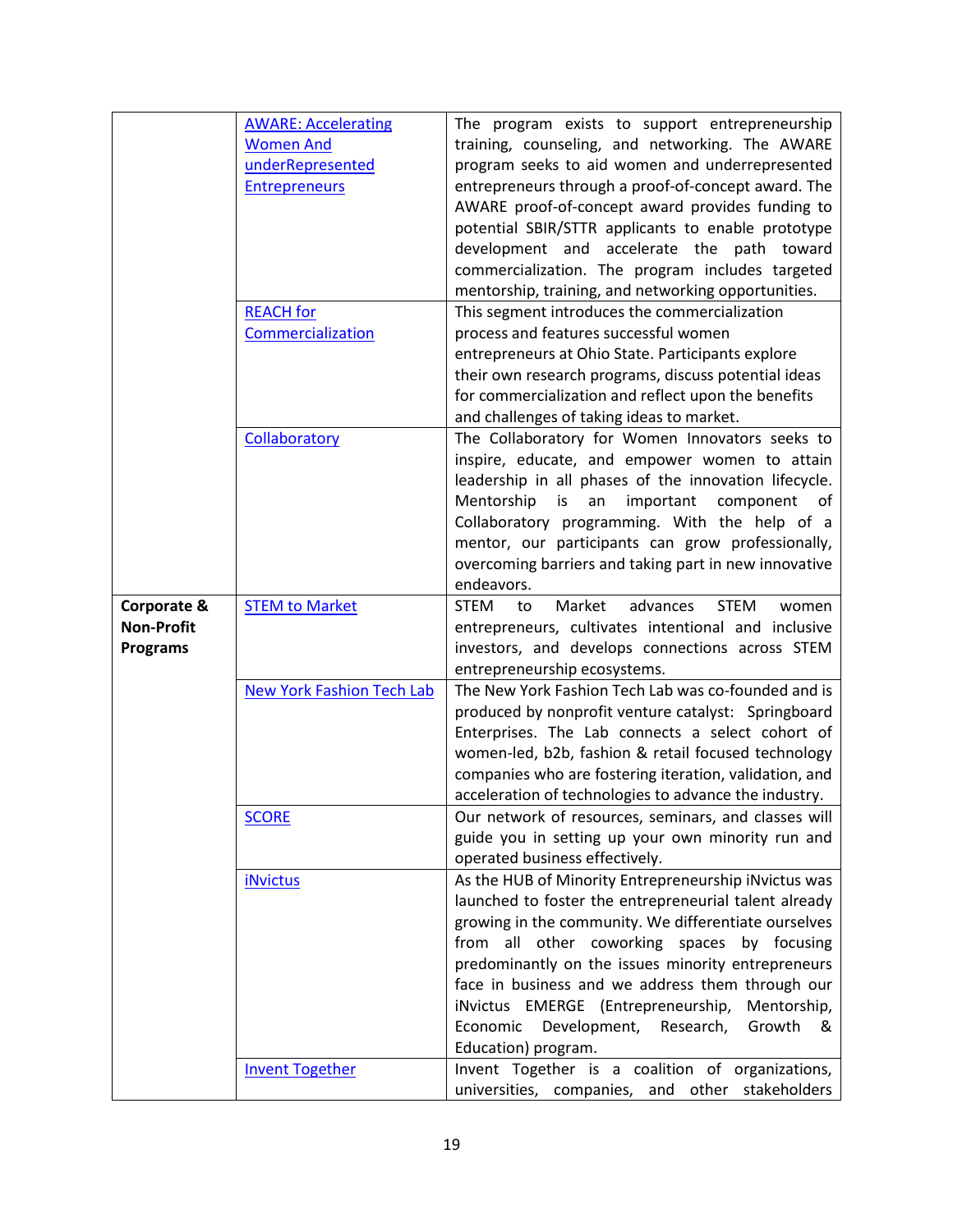| dedicated to understanding the diversity gaps in         |
|----------------------------------------------------------|
| invention and patenting and supporting public policy     |
| and private initiatives to close them. We want to close  |
| the patent gaps for women, people of color, and low-     |
| income individuals to help close wage and wealth gaps,   |
| strengthen the U.S. economy, and develop new and         |
| different inventions. Invent Together believes that      |
| everyone should have the opportunity to invent and       |
| patent. We can do this by increasing the availability of |
| data and research on the patent gaps and by breaking     |
| down barriers based on race, gender, income, and         |
| other characteristics.                                   |

**16. Formalized partnerships like tech transfer offices/conferences, accelerators, and incubators can help streamline commercialization objects such as product development, licensing, and distribution. What can be done to make these partnerships more accessible and effective at supporting all inventors or entrepreneurs?**

Currently, there are several resources available to inventors and entrepreneurs. These resources include aid with product development, licensing, and distribution. Some of these resources are listed below.

| <b>Sector</b>              | <b>Programs</b>                    | <b>Description</b>                |
|----------------------------|------------------------------------|-----------------------------------|
| <b>Government Programs</b> | <b>National Science Foundation</b> | <b>The National Science</b>       |
|                            | (Prouct Development)               | Foundation's Innovation Corps     |
|                            |                                    | (I-Corps™) program uses           |
|                            |                                    | experiential education to help    |
|                            |                                    | researchers gain valuable         |
|                            |                                    | insight into entrepreneurship,    |
|                            |                                    | starting a business or industry   |
|                            |                                    | requirements and challenges.      |
|                            |                                    | I-Corps enables the               |
|                            |                                    | transformation of invention to    |
|                            |                                    | impact. The curriculum            |
|                            |                                    | integrates scientific inquiry and |
|                            |                                    | industrial discovery in an        |
|                            |                                    | inclusive, data-driven culture    |
|                            |                                    | driven by rigor, relevance, and   |
|                            |                                    | evidence. Through I-Corps         |
|                            |                                    | training, researchers can reduce  |
|                            |                                    | the time to translate a           |
|                            |                                    | promising idea from the           |
|                            |                                    | laboratory to the marketplace.    |
|                            |                                    | NSF is developing and nurturing   |
|                            |                                    | a national innovation network     |
|                            |                                    | to guide scientific research      |
|                            |                                    | toward the development of         |
|                            |                                    | solutions to benefit society.     |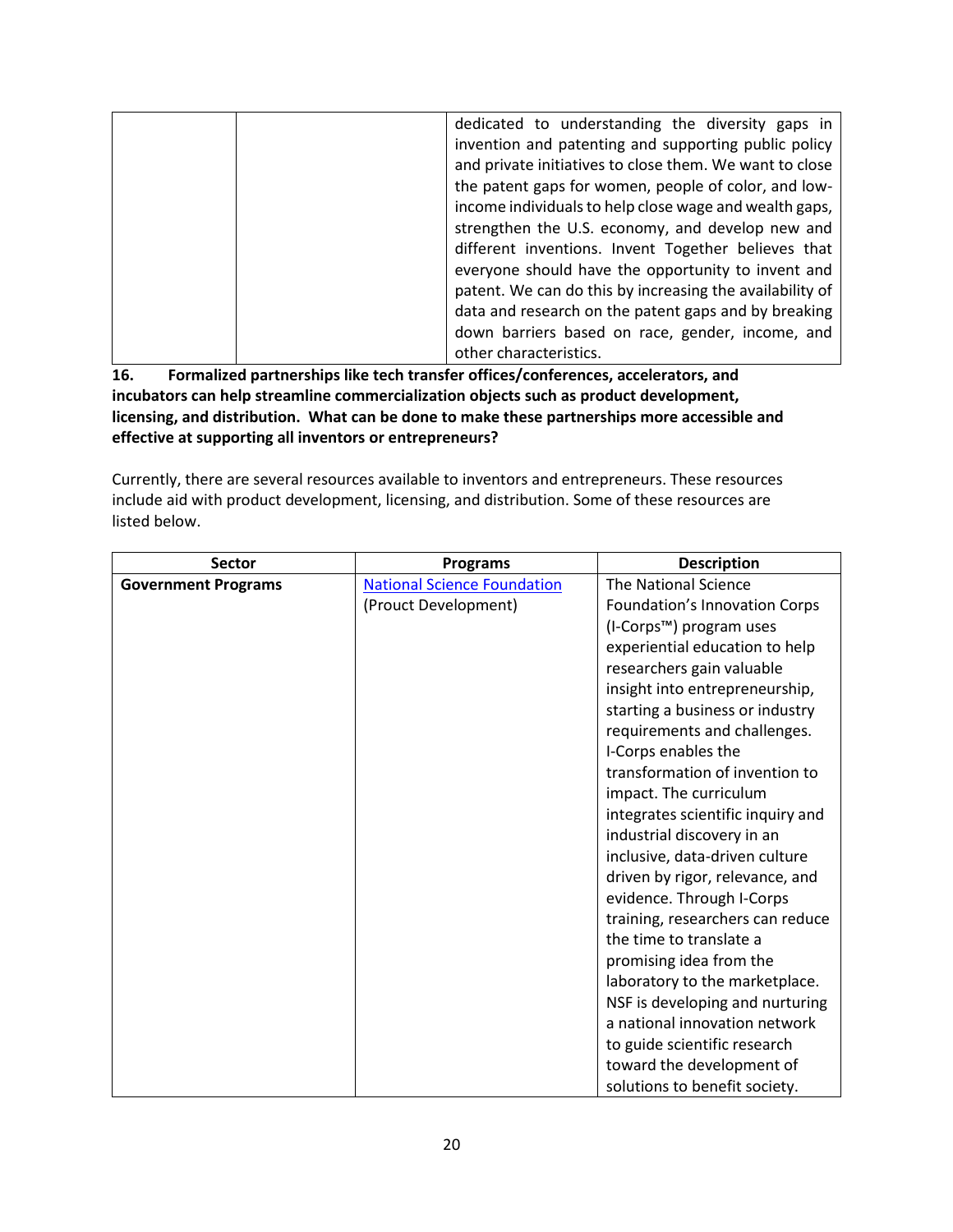| <b>National Inventors Hall of</b>   | The mission of the National         |
|-------------------------------------|-------------------------------------|
| Fame <sup>®</sup>                   | Inventors Hall of Fame® (NIHF)      |
| (Product Development,               | is recognizing inventors and        |
| Licensing, and Distribution)        | invention, promoting creativity     |
|                                     |                                     |
|                                     | and advancing the spirit of         |
|                                     | innovation and                      |
|                                     | entrepreneurship.                   |
| <b>Small Business Innovation</b>    | The Small Business Innovation       |
| <b>Research (SBIR) &amp; Small</b>  | Research (SBIR) and Small           |
| <b>Business Technology Transfer</b> | <b>Business Technology Transfer</b> |
| (STTR)                              | (STTR) programs are highly          |
| (Product Development,               | competitive programs that           |
| Licensing, and Distribution)        | encourage domestic small            |
|                                     | businesses to engage in Federal     |
|                                     | Research/Research and               |
|                                     | Development (R/R&D) with the        |
|                                     | potential for commercialization.    |
|                                     |                                     |
|                                     | Through a competitive awards-       |
|                                     | based program, SBIR and STTR        |
|                                     | enable small businesses to          |
|                                     | explore their technological         |
|                                     | potential and provide the           |
|                                     | incentive to profit from its        |
|                                     | commercialization. By including     |
|                                     | qualified small businesses in the   |
|                                     | nation's R&D arena, high-tech       |
|                                     | innovation is stimulated, and       |
|                                     | the United States gains             |
|                                     | entrepreneurial spirit as it        |
|                                     | meets its specific research and     |
|                                     | development needs.                  |
|                                     | Central to the STTR program is      |
|                                     | the partnership between small       |
|                                     | businesses and nonprofit            |
|                                     | research institutions. The STTR     |
|                                     |                                     |
|                                     | program requires the small          |
|                                     | business to formally collaborate    |
|                                     | with a research institution in      |
|                                     | Phase I and Phase II. STTR's        |
|                                     | most important role is to bridge    |
|                                     | the gap between performance         |
|                                     | of basic science and                |
|                                     | commercialization of resulting      |
|                                     | innovations.                        |
| The White House Initiative on       | · Implement pipeline-building       |
| <b>Asian Americans and Pacific</b>  | programs that identify and          |
| <b>Islanders (WHIAAPI)</b>          | cultivate AAPI leaders;             |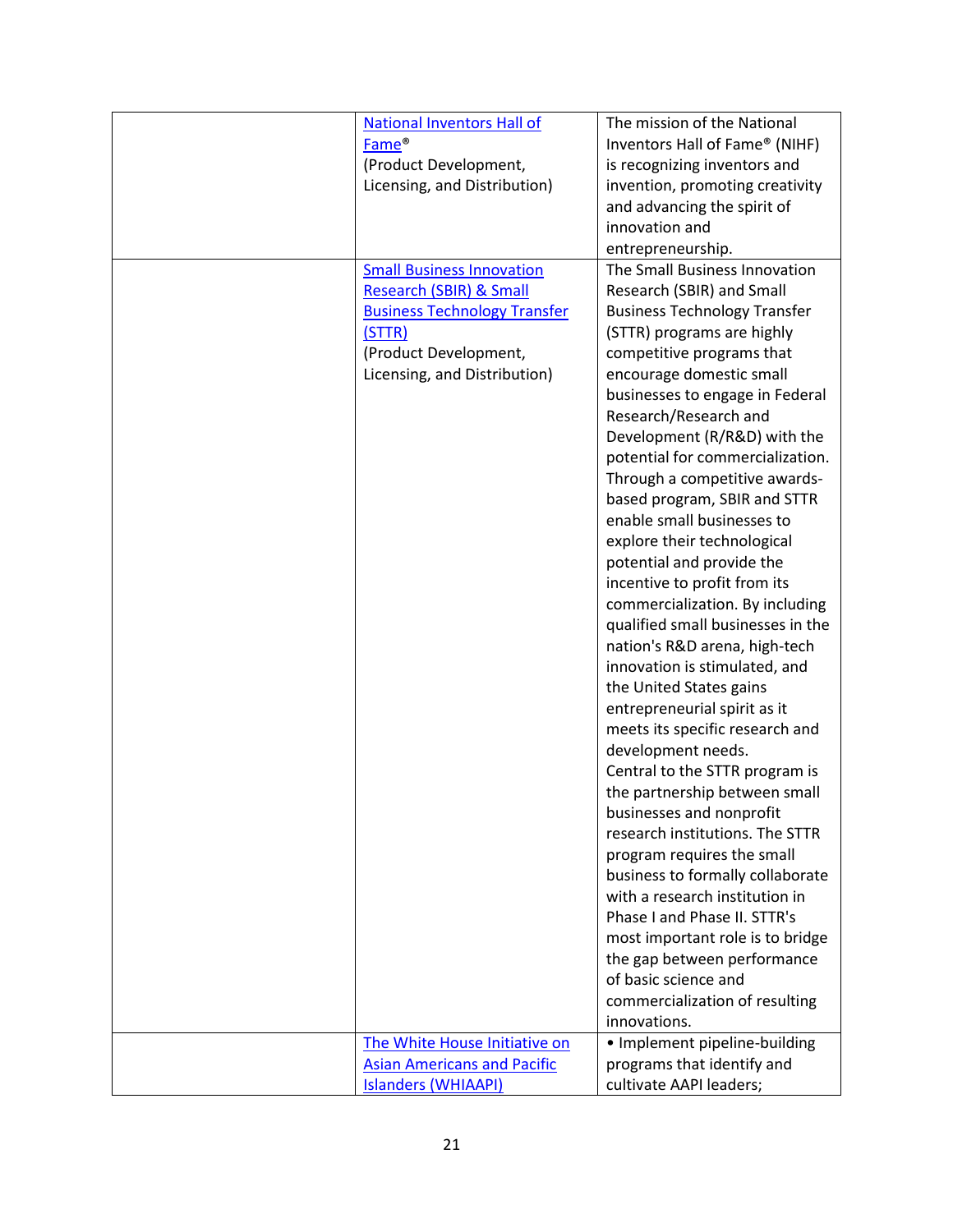| <b>Invent Together</b> | • Incentivize AAPIs to pursue<br>new skills for the digital/virtual<br>economy that enhance their<br>ability to serve the broader U.S.<br>community;<br>• Ensure equal opportunities for<br>AAPIs to pursue their dreams<br>through higher education;<br>• Increase AAPI representation<br>in federal service, particularly in<br>senior management, as well as<br>in federal internships and in<br>federal pipeline and mentorship<br>programs;<br>• Include AAPIs in diversity<br>initiatives, particularly in<br>workforce development<br>programs and initiatives for<br>entrepreneurs and businesses;<br>• Encourage top 500 U.S.<br>companies to embrace AAPI<br>advancement as a corporate<br>responsibility or priority;<br>• Establish innovative<br>mentorship programs for AAPI<br>entrepreneurs and<br>professionals;<br>• Continue to recognize and<br>celebrate the many positive<br>contributions of AAPIs; and<br>• Recognize the extraordinary<br>challenges currently being faced<br>by AAPI health care workers<br>due to the COVID-19 pandemic,<br>including from anti-AAPI biases<br>and hate crimes.<br>Invent Together is a coalition of |
|------------------------|-----------------------------------------------------------------------------------------------------------------------------------------------------------------------------------------------------------------------------------------------------------------------------------------------------------------------------------------------------------------------------------------------------------------------------------------------------------------------------------------------------------------------------------------------------------------------------------------------------------------------------------------------------------------------------------------------------------------------------------------------------------------------------------------------------------------------------------------------------------------------------------------------------------------------------------------------------------------------------------------------------------------------------------------------------------------------------------------------------------------------------------------------------------------|
|                        |                                                                                                                                                                                                                                                                                                                                                                                                                                                                                                                                                                                                                                                                                                                                                                                                                                                                                                                                                                                                                                                                                                                                                                 |
| (Product Development)  | organizations, universities,<br>companies, and other<br>stakeholders dedicated to<br>understanding the diversity<br>gaps in invention and patenting<br>and supporting public policy<br>and private initiatives to close<br>them.<br>Educating policymakers,<br>practitioners, and the public                                                                                                                                                                                                                                                                                                                                                                                                                                                                                                                                                                                                                                                                                                                                                                                                                                                                    |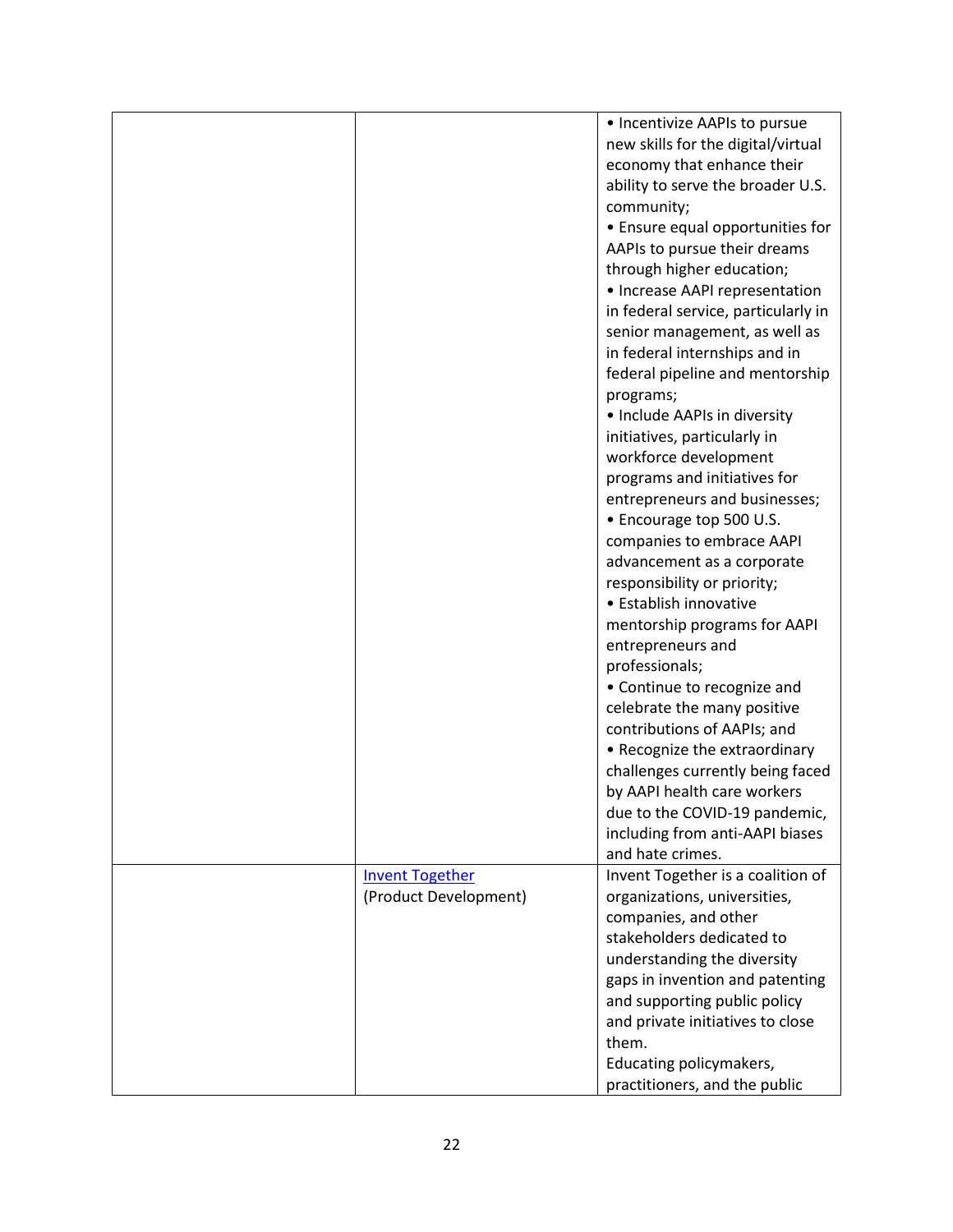| <b>Academic Programs</b> | <b>Association of University</b><br><b>Technology Managers (AUTM)</b><br>(Product Development,<br>Licensing, and Distribution) | about the patent gaps and the<br>benefits of patent diversity.<br>Supporting new research on the<br>reasons for the patent gaps and<br>how to close them.<br>Promoting public and private<br>sector initiatives to develop and<br>institute best practices for<br>patent diversity.<br>Sharing stories of diverse<br>inventors.<br>Advocating for the Inventor<br>Diversity for Economic<br>Advancement (IDEA) Act, which<br>would direct the USPTO to<br>collect demographic data from<br>patent applicants and owners<br>on a voluntary basis and make<br>this information available to the<br>public.<br>AUTM is the non-profit leader in<br>efforts to educate, promote and<br>inspire professionals to support<br>the development of academic<br>research that changes the world<br>and drives innovation forward.<br>Our members work closely with<br>commercial partners to<br>transform ideas into<br>opportunities, resulting in the<br>creation each year of thousands<br>of products, services and start-<br>ups, and millions of dollars in |
|--------------------------|--------------------------------------------------------------------------------------------------------------------------------|---------------------------------------------------------------------------------------------------------------------------------------------------------------------------------------------------------------------------------------------------------------------------------------------------------------------------------------------------------------------------------------------------------------------------------------------------------------------------------------------------------------------------------------------------------------------------------------------------------------------------------------------------------------------------------------------------------------------------------------------------------------------------------------------------------------------------------------------------------------------------------------------------------------------------------------------------------------------------------------------------------------------------------------------------------|
|                          | <b>Collaboratory</b> (for women<br>Inventors)<br>(Product Development,<br>Licensing, and Distribution)                         | economic development.<br>Diversity is critical to the<br>success of innovation in the<br>U.S., and research shows that<br>there is still a significant<br>disparity in the numbers of<br>women entrepreneurs and<br>innovators. The Collaboratory<br>seeks to bridge that gap by<br>supporting participants at                                                                                                                                                                                                                                                                                                                                                                                                                                                                                                                                                                                                                                                                                                                                          |
|                          | <b>Federal Laboratory Consortium</b><br>for Technology Transfer (FLC)                                                          | various stages of personal and<br>professional development.<br>The FLC was organized in 1974<br>and formally chartered by the                                                                                                                                                                                                                                                                                                                                                                                                                                                                                                                                                                                                                                                                                                                                                                                                                                                                                                                           |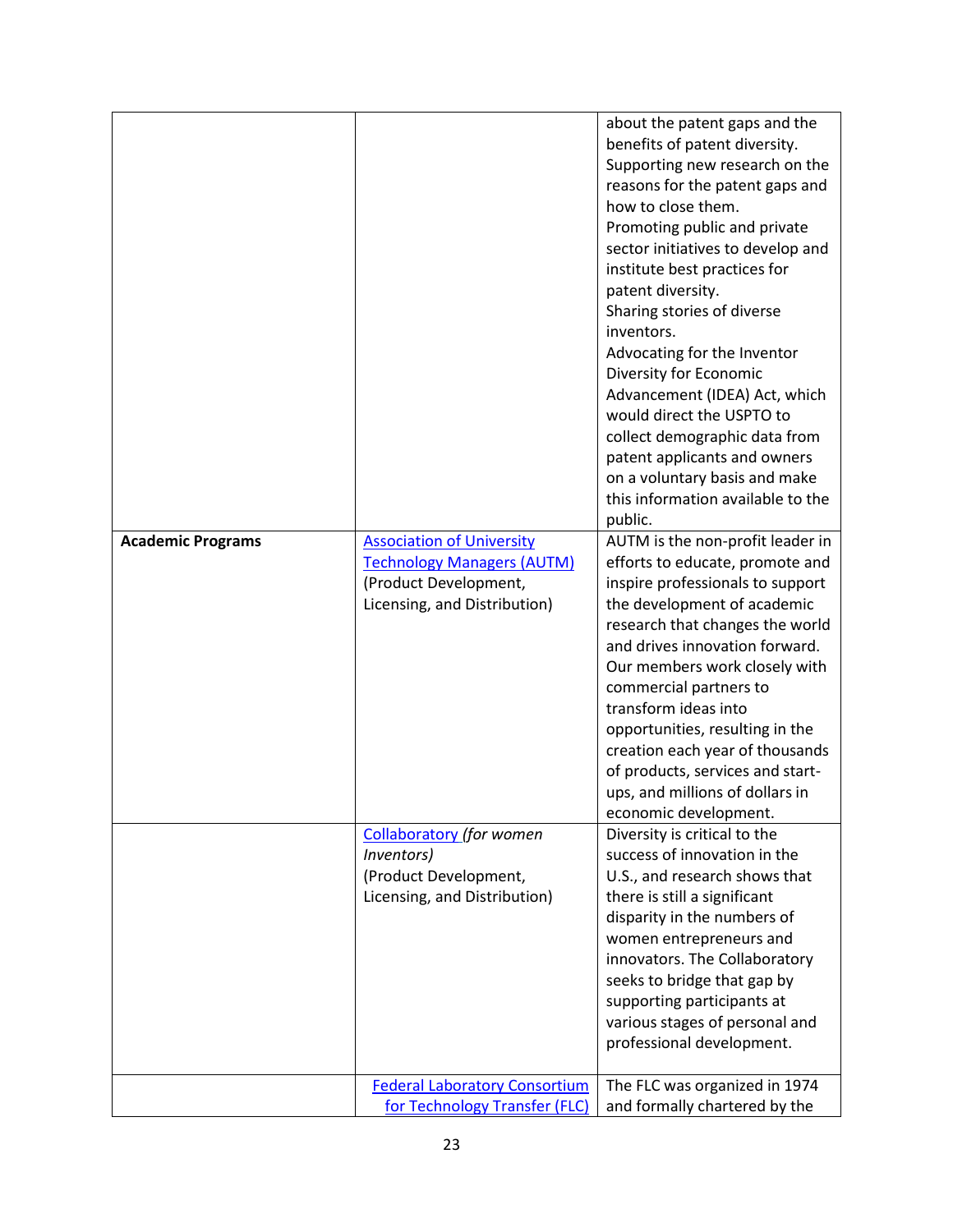|                                   | (Product Development and     | Federal Technology Transfer Act   |
|-----------------------------------|------------------------------|-----------------------------------|
|                                   | Licensing)                   | of 1986 to promote and            |
|                                   |                              | strengthen technology transfer    |
|                                   |                              | nationwide. Today, more than      |
|                                   |                              | 300 federal laboratories,         |
|                                   |                              | facilities and research centers   |
|                                   |                              | and their parent agencies make    |
|                                   |                              | up the FLC community.             |
|                                   |                              | Members of the FLC community      |
|                                   |                              | include world-renowned            |
|                                   |                              | scientists, engineers, inventors, |
|                                   |                              | entrepreneurs, academia,          |
|                                   |                              | laboratory personnel, and T2      |
|                                   |                              | professionals.                    |
|                                   |                              | Over the years, the FLC has       |
|                                   |                              | made great strides in providing   |
|                                   |                              | the tools, services, and          |
|                                   |                              | educational resources that        |
|                                   |                              | reflect the latest science and    |
|                                   |                              | technology legislation through    |
|                                   |                              | the most current technological    |
|                                   |                              | platforms of the time. Whether    |
|                                   |                              | it be through improved            |
|                                   |                              | communications like social        |
|                                   |                              | media, or by offering T2          |
|                                   |                              | strategy training sessions        |
|                                   |                              | through regional grass-roots      |
|                                   |                              | efforts, the organization has     |
|                                   |                              | always sought to create an        |
|                                   |                              | environment that adds value to    |
|                                   |                              | and supports the T2 efforts of    |
|                                   |                              | its members and potential         |
|                                   |                              | partners.                         |
|                                   |                              | Since its charter, the            |
|                                   |                              | organization has grown to offer   |
|                                   |                              | myriad resources and cutting-     |
|                                   |                              | edge tools and services aimed     |
|                                   |                              | at making the T2 process as       |
|                                   |                              | accessible as possible for        |
|                                   |                              | commercialization successes.      |
| <b>Corporate &amp; Non-Profit</b> | AllStar Innovations™         | Allstar Innovations is a leading  |
| <b>Programs</b>                   | (Product Development,        | consumer products company         |
|                                   | Licensing, and Distribution) | supporting retail brands with an  |
|                                   |                              | integrated performance-based      |
|                                   |                              | marketing approach that           |
|                                   |                              | includes direct response          |
|                                   |                              | television, digital marketing and |
|                                   |                              | social media campaigns.           |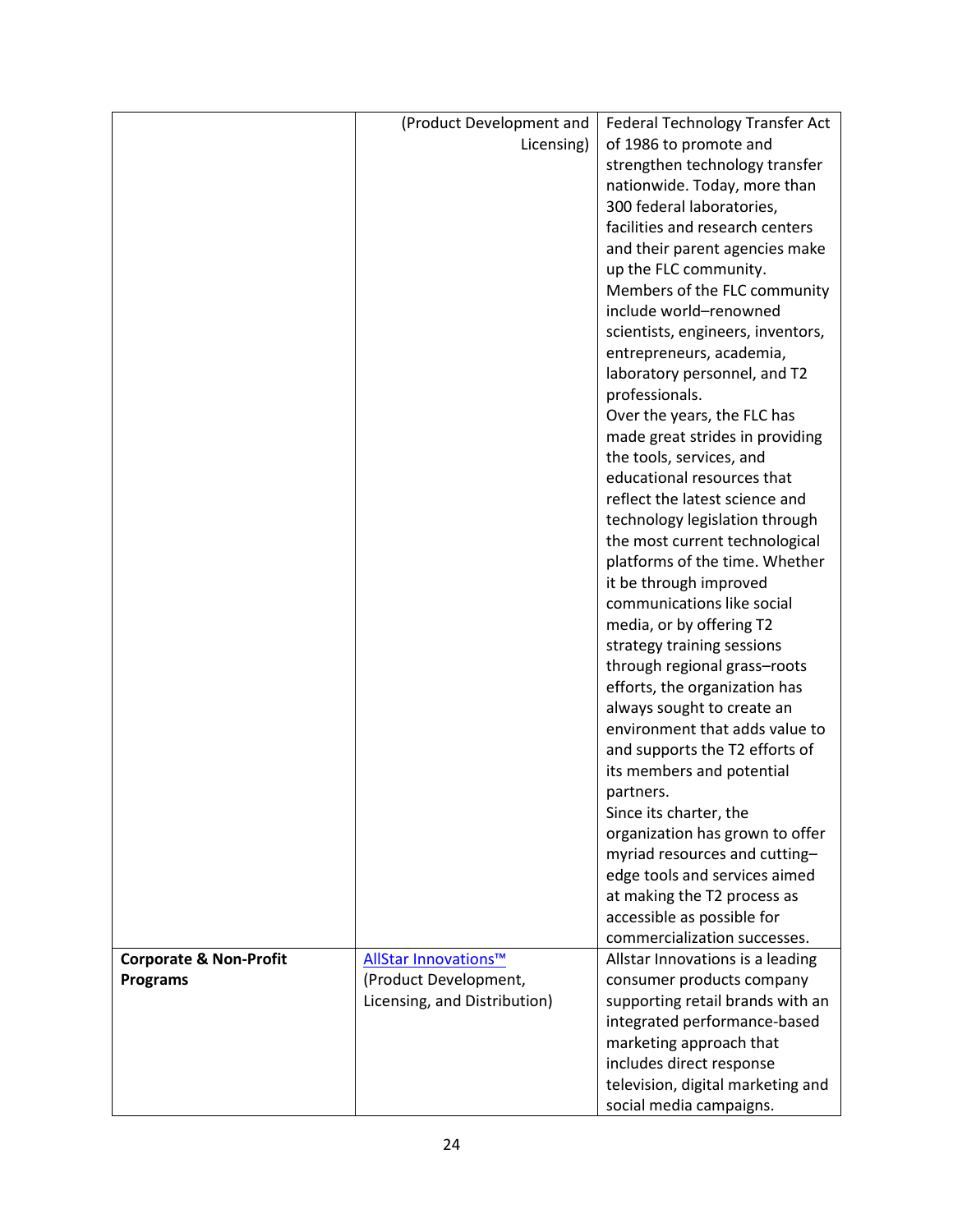|                                     | <b>Allstar Innovations takes</b>     |
|-------------------------------------|--------------------------------------|
|                                     | products and brands from             |
|                                     | Concept to Consumer <sup>™</sup> and |
|                                     |                                      |
|                                     | solves problems for consumers        |
|                                     | by bringing only the best            |
|                                     | products to market. From             |
|                                     | product testing, engineering,        |
|                                     | product branding, performance-       |
|                                     | based advertising and product        |
|                                     | development, they have a             |
|                                     | world-class supply chain             |
|                                     | function that is unmatched           |
|                                     | anywhere in the world. Allstar       |
|                                     | Innovations has longstanding         |
|                                     | relationships with retailers,        |
|                                     | wholesalers, e-commerce sites        |
|                                     | and prides themselves on being       |
|                                     | nimble, aggressive, fast moving      |
|                                     | and most importantly,                |
|                                     | innovative.                          |
|                                     | <b>About Allstar Innovations</b>     |
|                                     |                                      |
|                                     | Founded in 1999, Allstar             |
|                                     | Innovations has been directly        |
|                                     | responsible for some of the          |
|                                     | most successful consumer             |
|                                     | products in history. Allstar         |
|                                     | Innovations employs experts in       |
|                                     | direct response marketing,           |
|                                     | product development and              |
|                                     | manufacturing, and retail            |
|                                     | distribution to simultaneously       |
|                                     | build brands and drive sales.        |
| <b>United Inventors Association</b> | The UIA is a 501c3 nonprofit         |
| (UIA)                               | organization dedicated to            |
| (Product Development,               | providing educational resources      |
| Licensing, and Distribution)        | and opportunities to the             |
|                                     | independent inventing                |
|                                     | community, while encouraging         |
|                                     | honest and ethical business          |
|                                     | practices among industry             |
|                                     | service providers.                   |
| <b>Edison Nation</b>                | Edison Nation, Inc. (EDNT), is a     |
| (Product Development,               | multifaceted ecosystem which         |
|                                     |                                      |
| Licensing, and Distribution)        | fosters innovation and drives IP,    |
|                                     | media and consumer products.         |
|                                     | Edison offers innovation             |
|                                     | sourcing, product design, sales,     |
|                                     | manufacturing, and fulfillment       |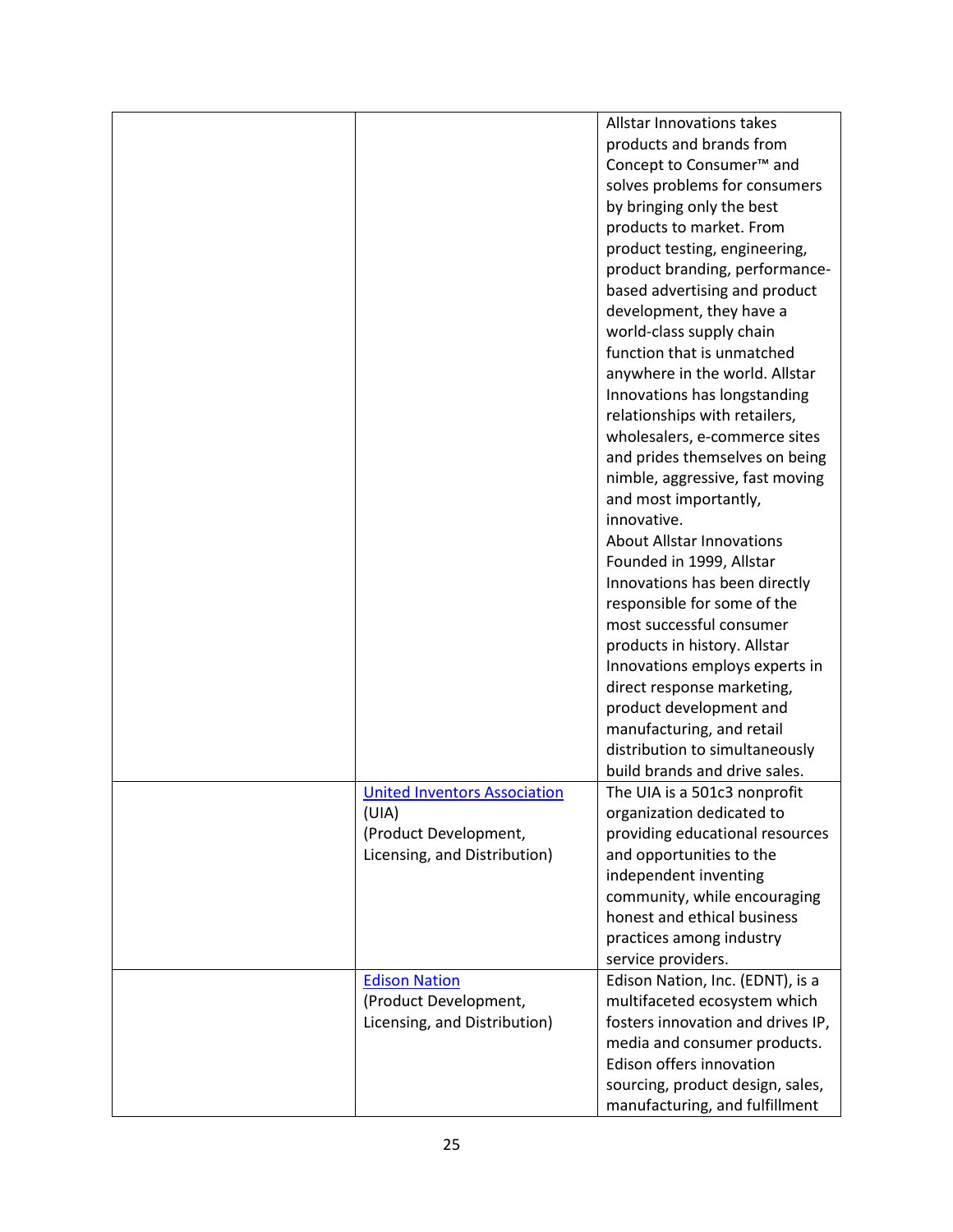|                              | services. Edison Nation's model  |
|------------------------------|----------------------------------|
|                              | is to source innovative ideas to |
|                              | launch internally or license to  |
|                              | brand partners. Edison Nation    |
|                              | hopes to leverage its television |
|                              | property, Everyday Edisons, to   |
|                              | become the recognized leader     |
|                              | in the innovator community.      |
| <b>Quirky</b>                | Quirky makes inventing and       |
| (Product Development,        | selling products possible by     |
| Licensing, and Distribution) | pairing inventors with product   |
|                              | designers and big                |
|                              | manufacturing companies that     |
|                              | can bring their ideas to life.   |
| Telebrands.com               | Launch new consumer products     |
| (Distribution)               | on Telebrands.com that are a     |
|                              | demonstrable solution to a clear |
|                              | problem and have good            |
|                              | potential for sale in retail     |
|                              | stores. Telebrands.com offer     |
|                              | fair compensation to inventors   |
|                              | on successful new products.      |

### *Revitalize USPTO Inventors Assistance Website*

The current resources, while several, are scattered far and wide both geographically and electronically. As a result, inventors and entrepreneurs tend to experience difficulties in finding helpful resources. The first step that the USPTO and NCEAI can take is to bring existing resources together onto one easily navigated website. While the USPTO does have a website dedicated to inventors at this time – [Inventors Assistance Center](https://www.uspto.gov/learning-and-resources/support-centers/inventors-assistance-center-iac) – this website is not easily navigated. Further, this website is difficult to find from the USPTO home page. Finally, from a substantive perspective, while this website provides some details on the patenting process, it lacks step-bystep details on the process of invention to commercialization. Certainly, there are no links or details to connect inventors or entrepreneurs with various resources to help with product development, licensing, or distribution.

As such, it would be particularly efficient for inventors and entrepreneurs to have one reliable and trustworthy website to turn to for every question regarding inception to commercialization. To this end, the USPTO/NCEAI could create an all-inclusive website that brings together all different resources for inventors and entrepreneurs in a step-by-step process that is easy to follow. This website could be featured as an easily accessible button on the USPTO website. In addition to the step-by-step process of invention to commercialization/distribution, resources relating to product development, licensing, and distribution could be included via clear links on this website.

Before bringing resources together, the USPTO and NCEAI could consider developing guidelines or minimum standards for assisting inventors and entrepreneurs. These guidelines or minimum standards could serve as a safeguard to protect inventors and entrepreneurs from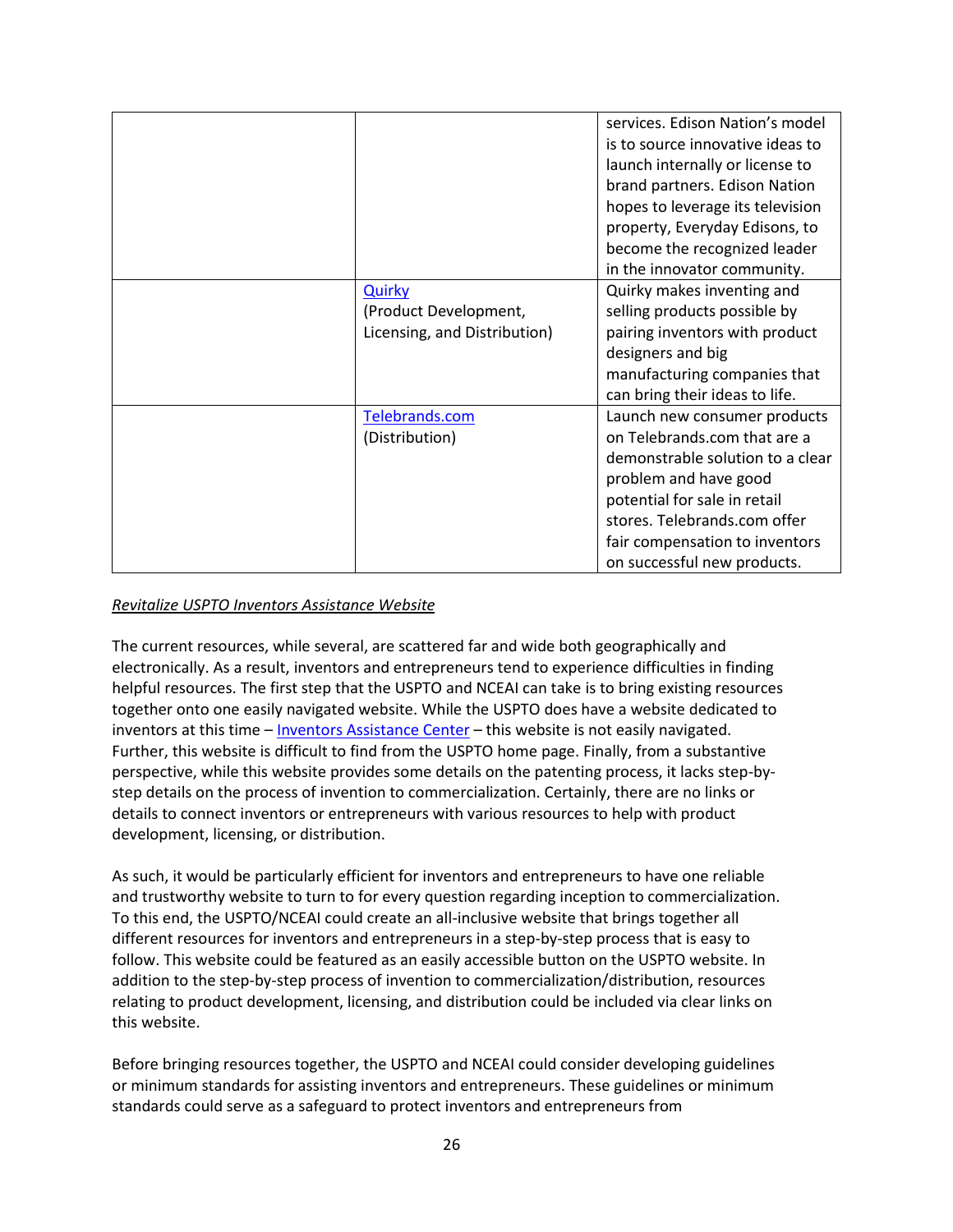misinformation or fraud. Organizations that would meet the guidelines or minimum standards could be made eligible for consideration to be referenced on the USPTO website.

Examples of guidelines or minimum standards could include:

- Only non-profit organizations will be referenced on the USPTO website; and
- Only organizations that actively foster diversity, equity, and inclusion will be referenced on the USPTO website.

#### *Partnerships*

The USPTO could create and lead a handful of partnership programs with organizations like IPO and its affiliated education foundation, IPOEF, the National Science Foundation or the Association of University Technology Managers. For an academic partnership example, one national incubation/accelerator program could be established in partnership with a long list of universities and colleges across the US. For a non-profit partnership example, one national incubation/accelerator program could be established in partnership with a variety of non-profit organizations (e.g., Edison Nation and United Inventors Association). For a government partnership example, one national incubation/accelerator program could be established in partnership with a variety of governmental organizations (e.g., National Science Foundation and National Inventors Hall of Fame).

The partnerships could be clearly described and outlined on the new and improved USPTO inventors assistance website described above. These partnerships could offer easy access to product development, licensing, or commercialization opportunities to inventors and entrepreneurs. Additionally, these partnerships can help to cross-promote events/programs from organizations that might not be visible to inventors – especially diverse inventors.

#### *New Resources*

Finally, new resources – beyond the ones listed hereinabove – would be helpful. These new resources include some of the ones mentioned hereinabove: a new and improved USPTO inventors assistance website and a select few national partnerships with organizations. Some other new resources that the USPTO and NCEAI can consider creating include: international partnerships with non-profits, universities, and colleges to encourage global product development, licensing, and commercialization opportunities for inventors and entrepreneurs.

## **17. Please provide any other comments that you feel should be considered as part of, and that are directly related to, the development of a national strategy to expand the innovation ecosystem demographically, geographically, and economically.**

An important aspect for moving innovation with respect to under-represented groups is to understand the extent of the issue, and then track improvements with regard to innovation and commercialization.

It is imperative that the USPTO develop a system that tracks diversity in innovation. For example, the SUCCESS Act report to Congress in October 31, 2019 [\(link\)](https://www.uspto.gov/about-us/news-updates/uspto-releases-success-act-report-congress) includes a section on data collection. As indicated in the report, over 60% of the written responses suggest that the USPTO collect this data. Other responses suggest that a third party collect this data. For example, the